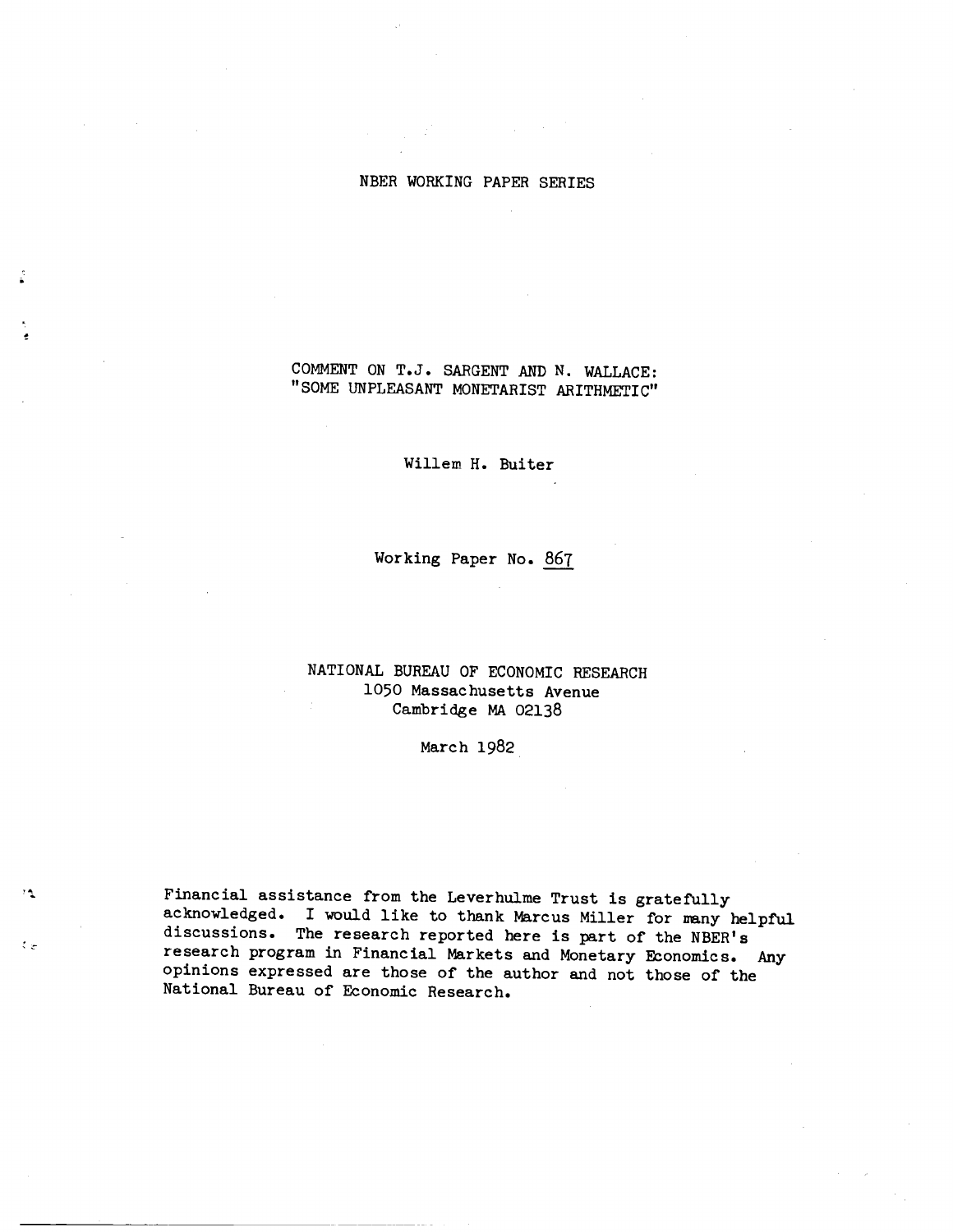Comment on T. J. Sargent and N. Wallace: "Some Unpleasant Monetarist Arithmetic"

#### ABSTRACT

Sargent and Wallace (S—W) show that, even when inflation is prima facie a strictly monetary phenomenon -- prices are flexible, markets clear and velocity is constant —— inflation is, in the long run, a fiscal phenomenon. This follows from the government budget constraint and the existence of an upper bound on the real per capita stock of interest bearing public debt held by the private sector. Together these ensure that in the long run the growth of the money stock is governed by the fiscal deficit, if we assign to the fiscal authorities the role of Stackelberg leaders and to the monetary authorities that of Stackelberg followers.

The discussion of the formal S—W model focuses on the distinct roles of public spending and explicit taxes in their model and on the possibility that optimal policy involves public sector surpluses and a net credit position of the public sector vis—a—vis the private sector. It is also argued that the specification of the demand for and supply of money is ad hoc, a weakness shared by most existing macro models.

Finally it is shown that if we adjust the published government deficit figures for the effect of inflation on the real value of the stock of nominal government debt (as should be done to obtain a deficit measure appropriate to the S—W model), the inflation—adjusted government deficit has been in balance or surplus in the U.K. in recent years. If the deficit is in addition adjusted for the cycle (as it should be to relate it to the full employment S-W model), the government has been a sizeable net lender. If we then also subtract net public sector capital formation from total public spending (assuming implicitly that<br>the real rate of return on public sector investment equals the real rate of return on public sector debt), we get the inflation—corrected, cyclically adjusted government current account deficit. This is the deficit measure of the S—W model. This "deficit" has been a sizeable surplus in recent years and is likely to remain so in the future. The inflation tax implied by extrapolation of the past and present stance of fiscal policy is therefore a "deflation subsidy." The credibility of the Thatcher government's anti—inflationary policy should therefore, if the S—W framework is correct, not have been undermined by large inflation-corrected, cyclically adjusted current account surplus.

٠ź,

Willem H. Buiter Alfred Marshall Building <sup>40</sup> Berkeley Square Bristol BS8 1HY England

Tel. 0272—24161 Ext. 67.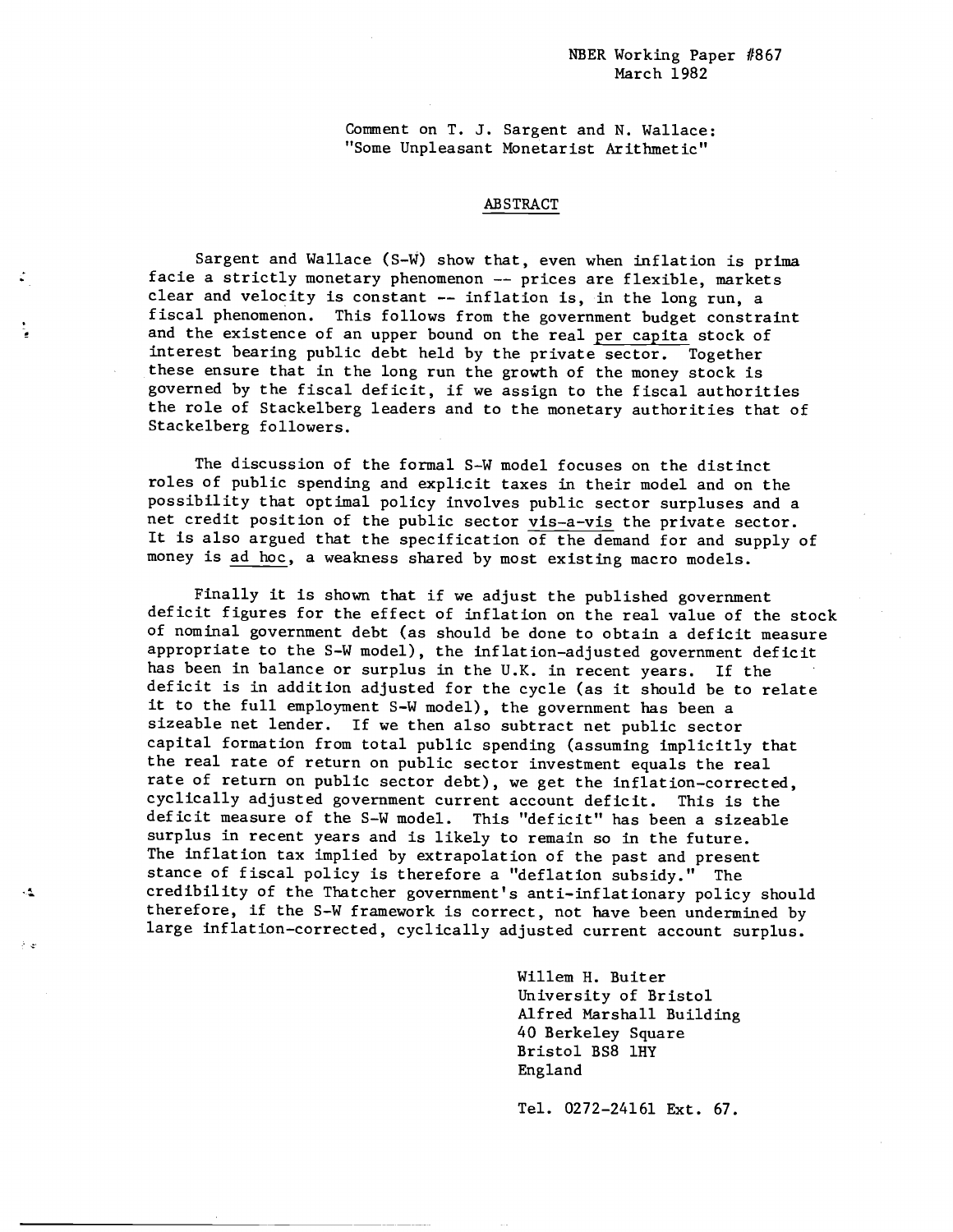#### 1. Introduction

 $\cdot \mathbf{r}$ 

The paper by Sargent and Wallace [1981], (henceforth S-W), establishes the proposition that in the long run inflation is always and everywhere a fiscal phenomenon. This result is derived by constructing a model in which inflation is a strictly monetary phenomenon and showing, through the government budget constraint and the existence of an upper bound on the real per capita stock of interest—bearing public sector debt held by the private sector, that, in the long run, the rate of growth of the money stock is governed by the fiscal deficit. My comments on the paper fall into three parts. Section 2 takes as given the formal specification of the model  $\frac{1}{x}$  and discusses some features of the model and its solution that were not emphasized by S-w. This includes the need to emphasize the distinct roles of public spending and explicit taxes and the possibility that the government will run surpluses and/or be a net creditor to the private sector.

Section 3 scrutinizes the specification of the model, which is argued to be ad hoc in the sense that it provides no acceptable microfoundations for the demand for and supply of money and does not offer a satisfactory account of the role of money in the economy. While it is no worse on this account than alternative  $ad$  hoc models of money and growth, it is also no better.

Section 4 discusses three adjustments that must be made to the commonly published public sector deficit figures in order to relate

1/ only the constant velocity version of the model is considered.

—1—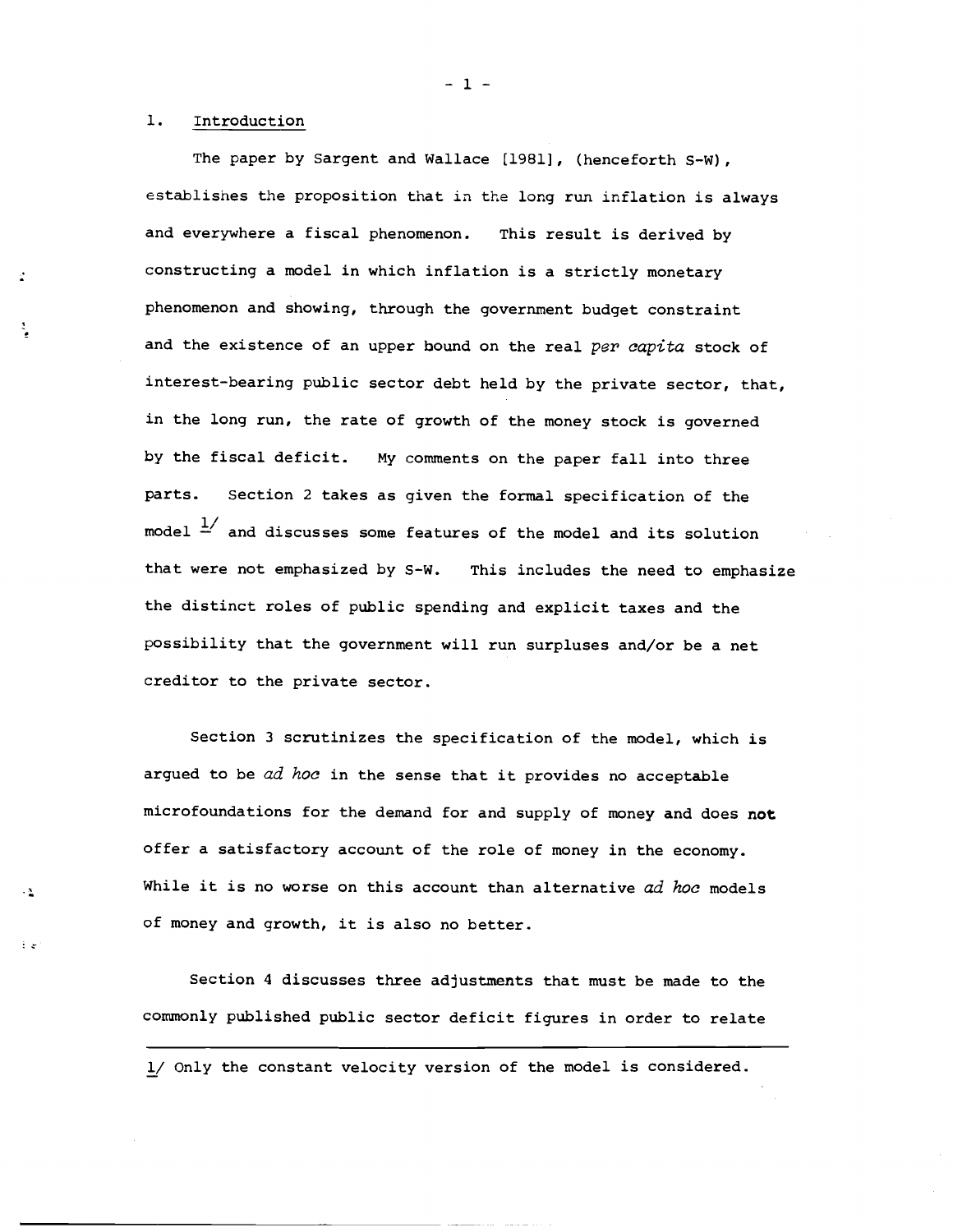them to the deficit in the sense of the S-W model. First a correction must be made for the effect of inflation on nominal interest rates (and hence on the debt service component of the deficit) and on the real value of outstanding stocks of nominal public sector interest-bearing debt. Second, a cyclical correction is required to eliminate trarsitory increases and decreases in the deficit that will cancel each other out over a full cycle. A third correction is necessary because the S—W deficit is a deficit on the public sector consumption or current account. Published deficit data, such as the public sector borrowing requirement (PSBR) in the U.K. include borrowing for public sector capital formation.

It is shown that the inflation-adjusted government deficit, obtained by subtracting from the measured deficit the reduction due to inflation in the real value of the outstanding stock of nominally denominated interest-bearing public sector debt, has been in balance or in surplus in the U.K. during recent years. If the deficit is in addition adjusted for the cycle (as it should be to relate it to the full employment S-W model), the government has been a sizeable net lender to the private sector (and the rest of the world) in the past few years. Data on net public sector capital formation are hard to come by and estimates of the real rate of return on public sector investment are highly speculative. The sign of the adjustment required to get from the PSBR to the government current account deficit

- 1A -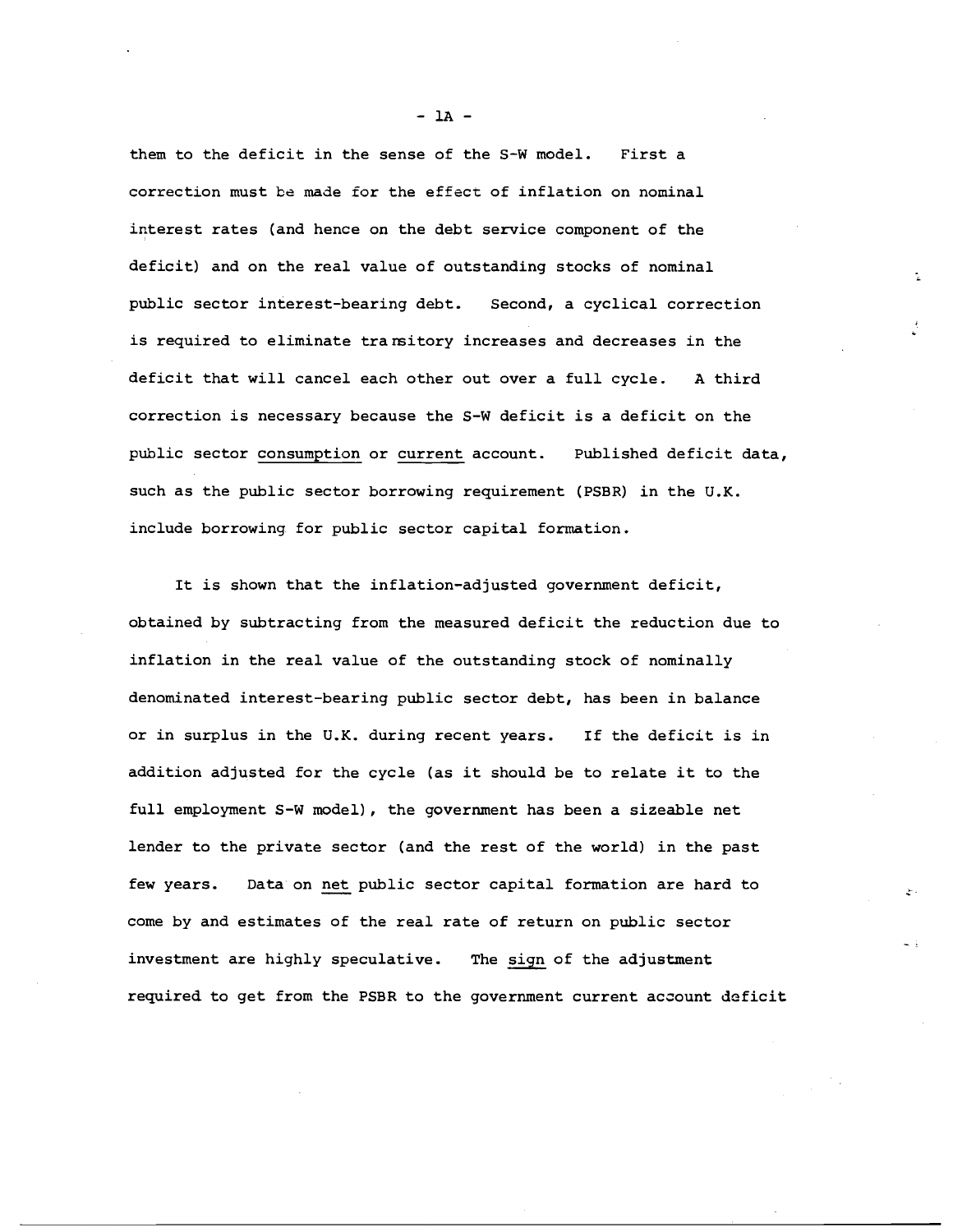is hardly in doubt, however. On the assumption that net public sector capital formation has been positive and that the real rate of return on such investment has also been positive, the public sector current account surplus (deficit) will have been larger (smaller) than the PSBR. Given the favourable prospects for North Sea oil tax revenues (and barring massive changes in the stance of fiscal policy), the long-run prospect for the inflationcorrected, cyclically adjusted public sector deficit suggests large and continuing surpluses. The past, present and prospective future stance of fiscal policy is therefore conducive, in the S—W framework, to a sizeable and sustainable reduction in the rate of inflation. The problems of the Thatcher government in achieving a rapid and significant deceleration of inflation can therefore not, following the logic of the S-W approach, be attributed to a failure to support monetary stringency with an appropriate fiscal policy and the "credibility" of the Medium Term Financial Strategy (MTFS) cannot have been undermined by large inflation-adjusted cyclically corrected public sector current account surpluses.

# 2. Some technical aspects of the S—W model

It is instructive to make one change in the presentation of the S-W model. From the paper it isn't very clear what the separate roles of

 $-2 -$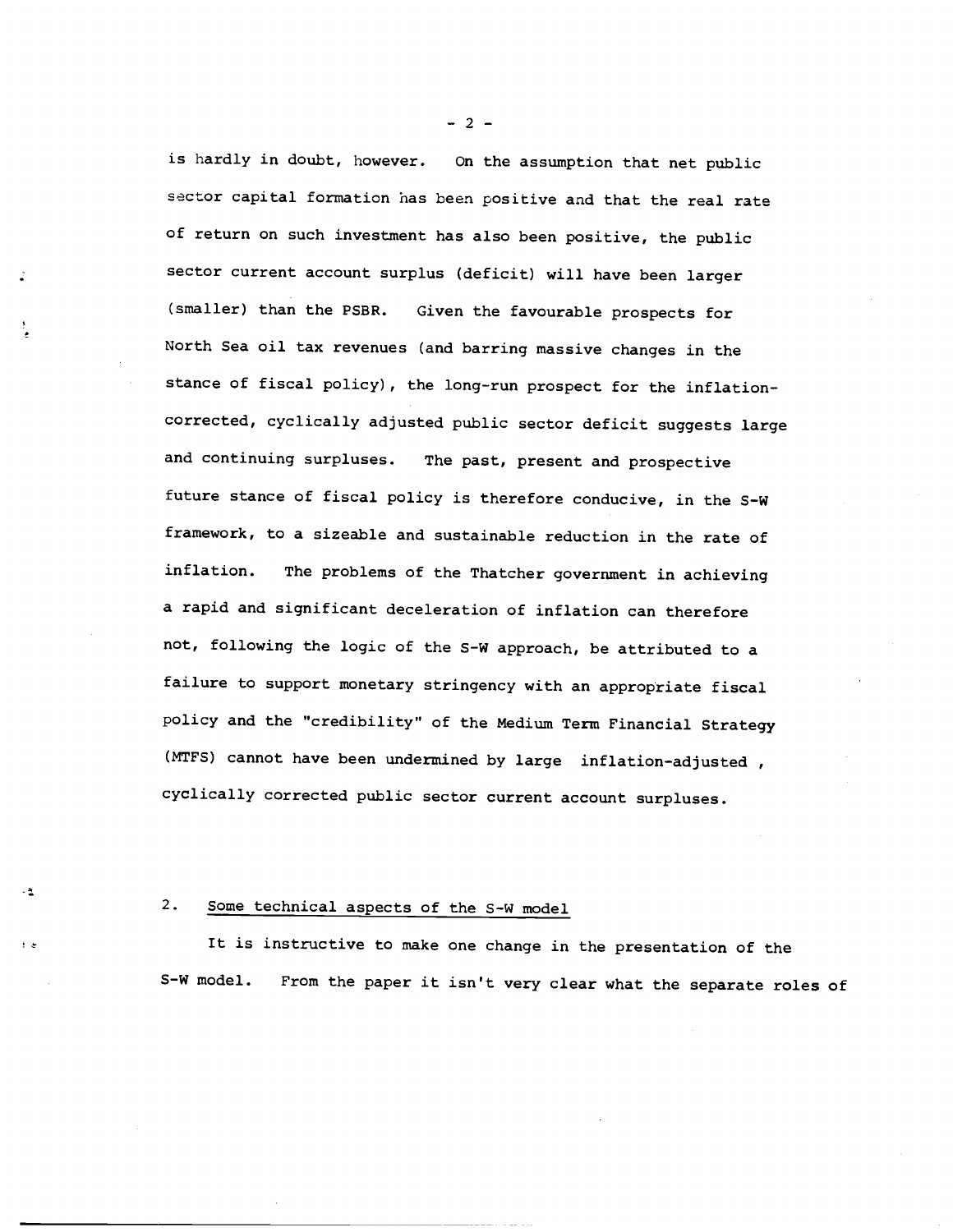public spending, G, and explicit taxes, T, are, as the analysis is conducted almost entirely in terms of the defit,  $D = G - T$ . In fact all variations in the deficit in the paper are due to variations in G, since after-tax per capita endowments  $\alpha$  and  $\beta$  are constant and real income is assumed to grow at the constant rate of population growth n . The analysis also appears to be conducted on the assumption that D and B are positive -- an unnecessary restriction.

Let  $\tau^1(t)$  be the *per capita* tax on the young poor and  $\tau^2(t)$ the per capita tax on the young rich.  $\vec{a}$  and  $\vec{\beta}$  are the per capita endowments (before tax) of the young poor and the young rich respectively. Thus  $\alpha = \bar{\alpha} - \tau^1(t)$  and  $\beta = \bar{\beta} - \tau^2(t)$ .

The S-W model can now be reproduced as follows.

$$
(1a) D(t) = \frac{H(t) - H(t-1)}{p(t)} + B(t) - B(t-1) (1+R) \qquad t \ge 1
$$

$$
(1b) D(t) = G(t) - T(t)
$$

(1c) 
$$
T(t) = N^1(t) \tau^1(t) + N^2(t) \tau^2(t)
$$
  
B(o) and H(1) are predetermined  
H(t)  $\ge 0$ 

The poor can only hold money balances as a store of value. They maximize  $c_{t}^{1}(t)$   $c^{1}(t+1)$  subject to  $c_{t}^{1}(t)$  +  $\frac{c_{t}^{1}(t+1)}{1+R_{1}(t)}$  =  $\bar{a}$  -  $\bar{t}$  (t), where  $R_m(t) = \frac{p(t)}{n(t+1)} - 1$ . This yields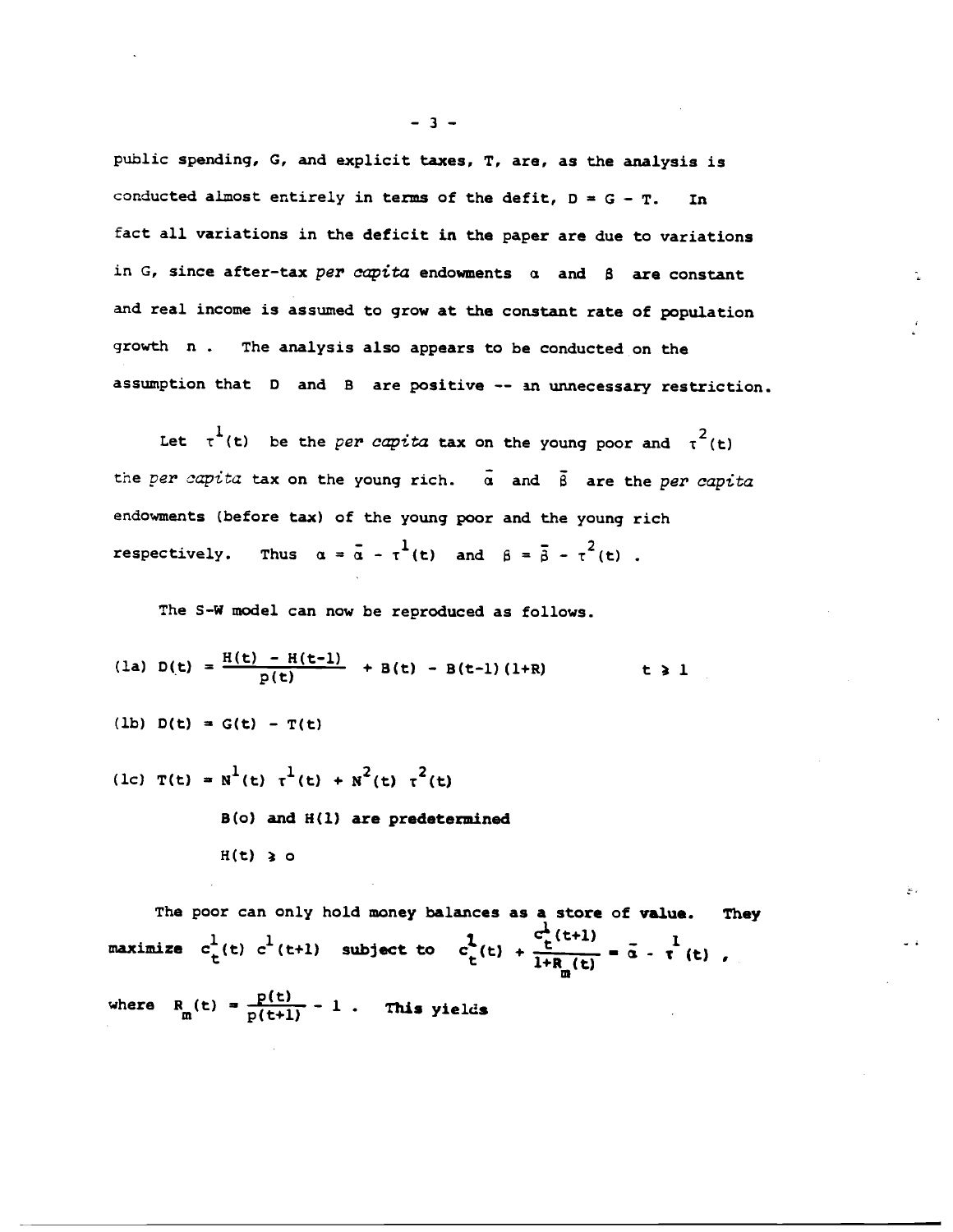$$
\vec{a} = \tau^2(t) - c_{\tau}^1(t) = \frac{\vec{a} - \tau^1(t)}{2} .
$$

The rich can hold bonds and capital and will do so as long as  $\frac{pt!}{pt+1} < 1 + R$ .

They maximize  $c_t^2(t) c_t^2(t+1)$  subject to  $c_t^2(t) + \frac{c_t(t+1)}{1+R} = \bar{\beta} - \tau^2(t)$ .

This yields

$$
\vec{\beta} - \tau^{2}(t) - c_{t}^{2}(t) = \frac{\vec{\beta} - \tau^{2}(t)}{2} \qquad \tau^{2}(t) \leq \vec{\beta} .
$$

Therefore

(2) 
$$
\frac{H(t)}{p(t) N_1(t)} = \frac{\bar{\alpha} - t^1(t)}{2} \qquad \tau^1(t) \leq \bar{\alpha}
$$

and

(3) 
$$
K(t) + B(t) = N_2(t) \left[ \frac{\bar{B} - \tau^2(t)}{2} \right]
$$
  
 $K(t) \ge 0$ ;  $K(0) = 0$ 

(4) N<sub>i</sub>(t) = (1+n) N<sub>i</sub>(t-1) i = 1, 2

 $N_{\text{i}}(0) > 0$ 

 $n \geqslant o$ 

(5)  $R > n$ 

 $\cdot$  5

(6) N<sub>1</sub>(t) 
$$
c_t^L(t) + N_1(t-1) c_{t-1}^L(t) + N_2(t) c_t^2(t) + N_2(t-1) c_{t-1}^2(t)
$$
  
+ K(t) - K(t-1) + G(t) = N<sub>1</sub>(t) $\bar{a}$  + N<sub>2</sub>(t) $\bar{B}$  + RK(t-1)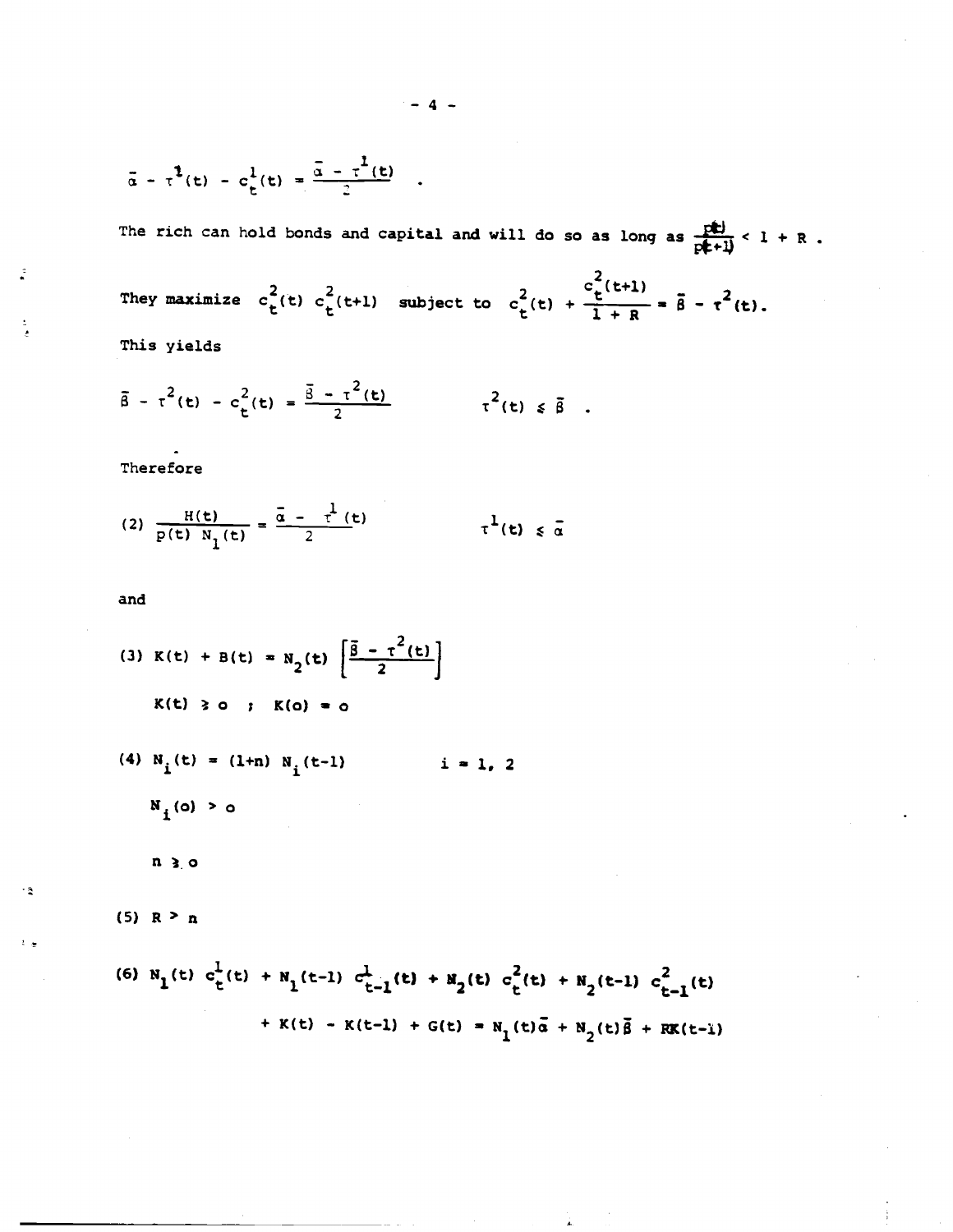Consumption behaviour by the rich and the poor is given by:

(7a) 
$$
c_{\frac{t}{L}}^{1} = \frac{3 - \tau^{1}(t)}{2}
$$
  
\n(7b)  $c_{\frac{t}{L}}^{1}(t) = \left[\frac{\frac{1}{3} - \tau^{1}(t)}{2}\right] \frac{p(t)}{p(t+1)}$   
\n(7c)  $c_{\frac{t}{L}}^{2}(t) = \frac{\frac{1}{3} - \tau^{2}(t)}{2}$   
\n(7d)  $c_{\frac{t}{L}}^{2}(t+1) = \left[\frac{\frac{1}{3} - \tau^{2}(t)}{2}\right](1+R)$ 

Note that public spending is intrinsically useless in the model, as it does not enter as an argument in private utility functions and plays no role elsewhere in the model. Any efficient solution will therefore require  $G(t) = o$  for all t. This can be seen by noting, from equation (6) that G(t) simply reduces the total amount of resources available for consumption or capital formation. Changes in public financing methods (borrowing, money creation and explicit taxation) for a given trajectory of public spending, will alter the time paths of private consumption and capital formation in ways that cannot necessarily be ranked by the Pareto criterion. Consider on the other hand two trajectories for public spending,  $\{G^A(t)\}$  and  ${G^B(t)}$  t = o, 1, .... with  $G^A(t) \geq G^B(t)$  for all t and  $G^{A}(t) > G^{B}(t)$  for some t. It will always be possible to use the taxation, borrowing and money creation mechanism in order to achieve <sup>a</sup> Pareto-superior solution trajectory (starting from the same initial conditions) with the public spending programme  ${G^B(t)}$ .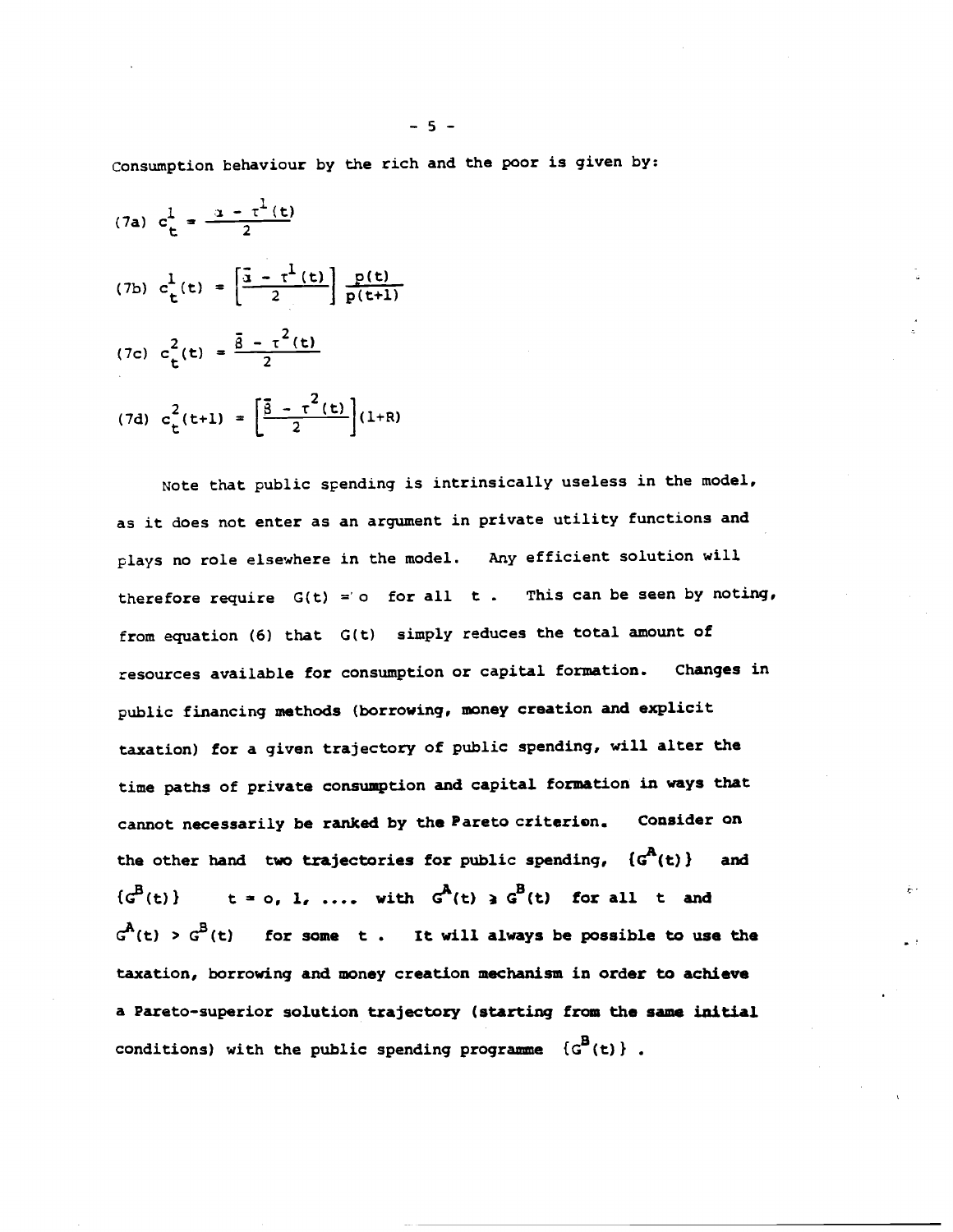The meaning of optimal policy is not unambiguous in a model which has such important distributional features, both between and within generations, as the S-W model. It is, however, easy to show that it is possible for the authorities to replicate the solution that would be generated if there were no government and both rich and poor had access to the productive storage technology and the capital market.

Without government (B(t) = G(t) =  $\tau^1(t) = \tau^2(t) = H(t) = o$  for all t ), and with equal access of both rich and poor to the storage technology and the capital market, the solution, which is stationary, would be as follows:

(8a)  $c_{+}^{1}(t) = \frac{\bar{a}}{2}$  $\frac{1}{\sqrt{1+\frac{1}{2}}}$ (8b)  $c_t^{(t+1)} = \frac{3}{2}(1+R)$ (8c)  $c_{+}^{2}(t) = \frac{\bar{\beta}}{2}$ (8d)  $c_{+}^{2}(t+1) = \frac{\overline{\beta}}{2}(1+R)$ (9) K(t) = N<sub>1</sub>(t)  $\frac{\bar{a}}{2}$  + N<sub>2</sub>(t)  $\frac{\bar{\beta}}{2}$ 

 $\tilde{\mathcal{Z}}$ 

In the S-W model, described by equations (1) - (7), where the poor have no access to the storage technology or the capital market, this solution can be duplicated as follows.

Set  $\tau^i(t) = o$  for all t, i = 1, 2. Choose a negative rate of monetary growth given by: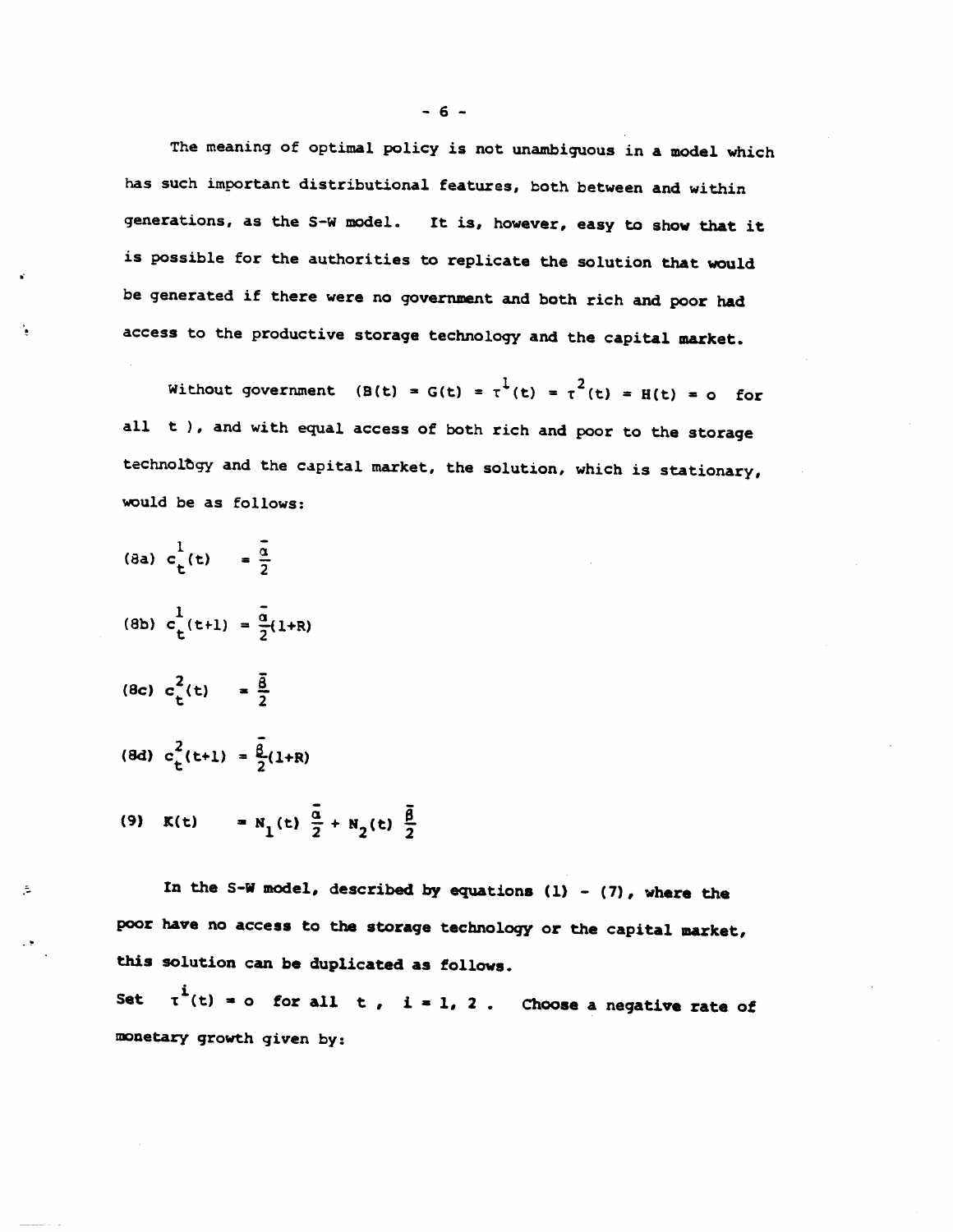(10) 
$$
\frac{H(t)}{H(t+1)} = \left(\frac{1+R}{1+n}\right).
$$

This will generate a rate of decline in the general price level given by

(11) 
$$
\frac{p(t)}{p(t+1)} = 1 + R.
$$

The real rate of return from holding money balances is the same as that obtainable from holding bonds and capital. $\frac{1}{1}$  Consider equations (3) and (9). With  $\tau^2(t) = o$ , the capital stock of equation (9) will only be held in the S-W model if

(12) B(t) = - N<sub>1</sub>(t) 
$$
\frac{a}{2}
$$
.

The government is a net creditor to the rich citizens in the private sector. Of course the government is a net debtor to the poor citizens, who hold its non interest-bearing monetary debt. Since  $\frac{H(t)}{D(t)} = N_1(t) \frac{\alpha}{2}$ and  $B(t) = -N_1(t) \frac{\alpha}{2}$  the government is neither a debtor nor a creditor to the private sector as a whole.

 $1/$ The rich are indifferent between holding bonds-cum-capital and holding money when the rate of inflation is — R. For convenience we assume that in that case they in fact choose to hold bonds and capital. If we don't make this assumption, the rate of decline of the general price level merely needs to be an arbitrarily small amount less than R. Note that a rate of deflation greater than R would cause both poor and rich to want to hold only money as a store of value. No solution would exist, since rich private agents would wish to borrow infinite amounts from the government (at a rate R) to invest in money balances.

—7—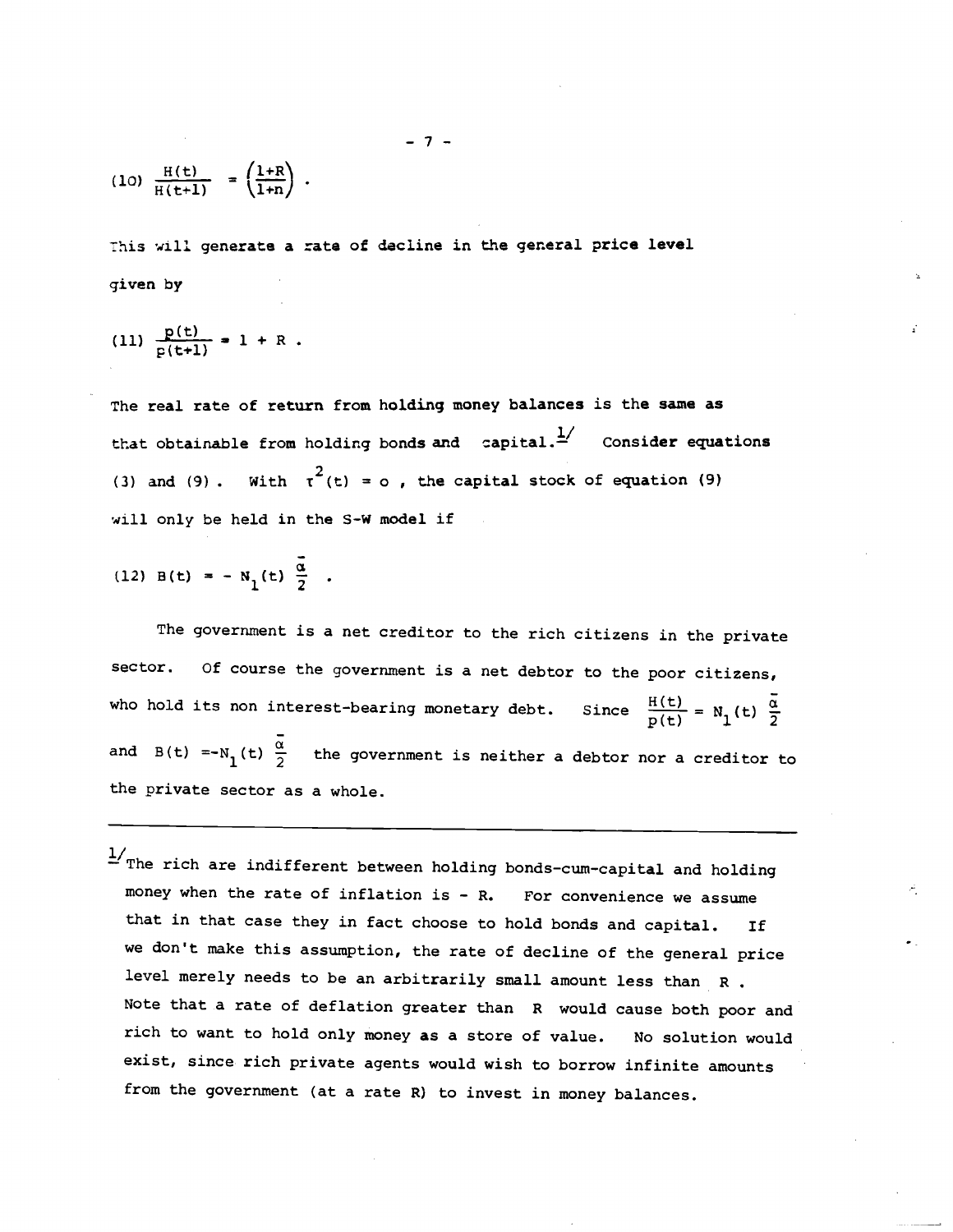Using  $\tau^{i}(t) = 0$  i = 1, 2, and equations (10), (12) and (2), the budget constraint can be written as:

$$
\frac{G(t)}{N_1(t)} = \frac{(n - R)}{1+n} \frac{\bar{a}}{2} + \frac{(R-n)}{1+n} \frac{\bar{a}}{2}
$$

As expected, therefore, we require  $G(t) = 0$ , for all t. Substituting  $\tau^i(t) = o$ , i = 1, 2 into (7a, b, c and d) and using (11) we have replicated  $(8a, b, c \text{ and } d)$ . Substituting  $(12)$  into (3) we obtain (9).

The government is a net creditor to the private sector in period t to the tune of  $N_1(t-1)$   $\frac{a}{2}$ . It therefore receives interest payments  $R N_1(t-1) \frac{\alpha}{2}$ . It lends out an additional  $n N_1(t-1)$   $\frac{1}{2}$  to keep constant its real per capita stock of loans to the private sector. The remainder of its interest income, (R-n) N<sub>1</sub>(t-1)  $\frac{\bar{a}}{2}$  is used to reduce the money supply, i.e.

(13) 
$$
\frac{H(t) - H(t-1)}{p(t)} = (n-R) N_1(t-1) \frac{a}{2}
$$

This induces a rate of inflation of  $-R$ .

The budget is balanced ( $D = o$ ) and the inflation "tax" is in fact an deflation subsidy. Government lending "crowds in" private capital formation.

$$
-8 -
$$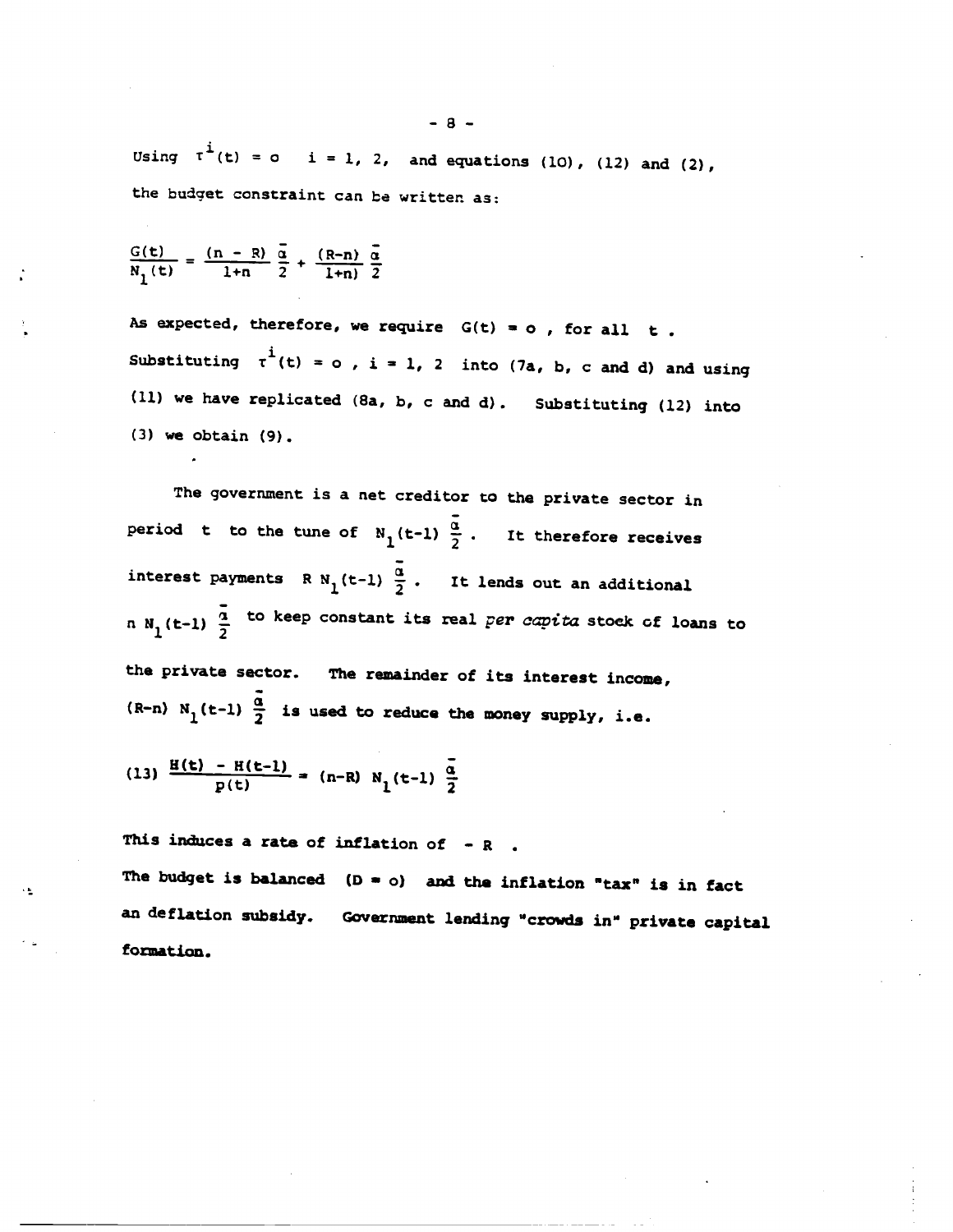This simple example can be generalized in many directions. It is clear that Pareto-optimal policies will always involve a proportional rate of decline in the price level of R , thus making available to all private agents intertemporal market terms of trade equal to the technological intertemporal terms of trade for the economy as a whole. Also, with the capital market imperfection and technological constraint imposed on the poor in the model, there typically will be too little accumulation of physical capital. From equation (3) this can be remedied either by the government acting as a net lender (B (t) < o) and/or by making transfer payments to the rich  $(\tau^2(t) \leq o)$ . Government spending is always wasteful -- <sup>a</sup> significant shortcoming of the model. It is surprising that the analysis in the paper is focussed on deficits, public sector debt, taxes and inflation, when the logic of the model<br>surpluses,<br>suggests public sector/credit, subsidies and deflation. Apparently the government is the only agent in the model that isn't optimizing.

# 3. The microfoundations of the demand for and supply of money in the S-W paper

In spite of its prima facie foundation on microeconomic optimizing behaviour, the S-W model is ad hoc. For optimizing foundations to be acceptable, both the objective functions and the constraint sets must make sense. The authors do not commit the cardinal sin in

-9—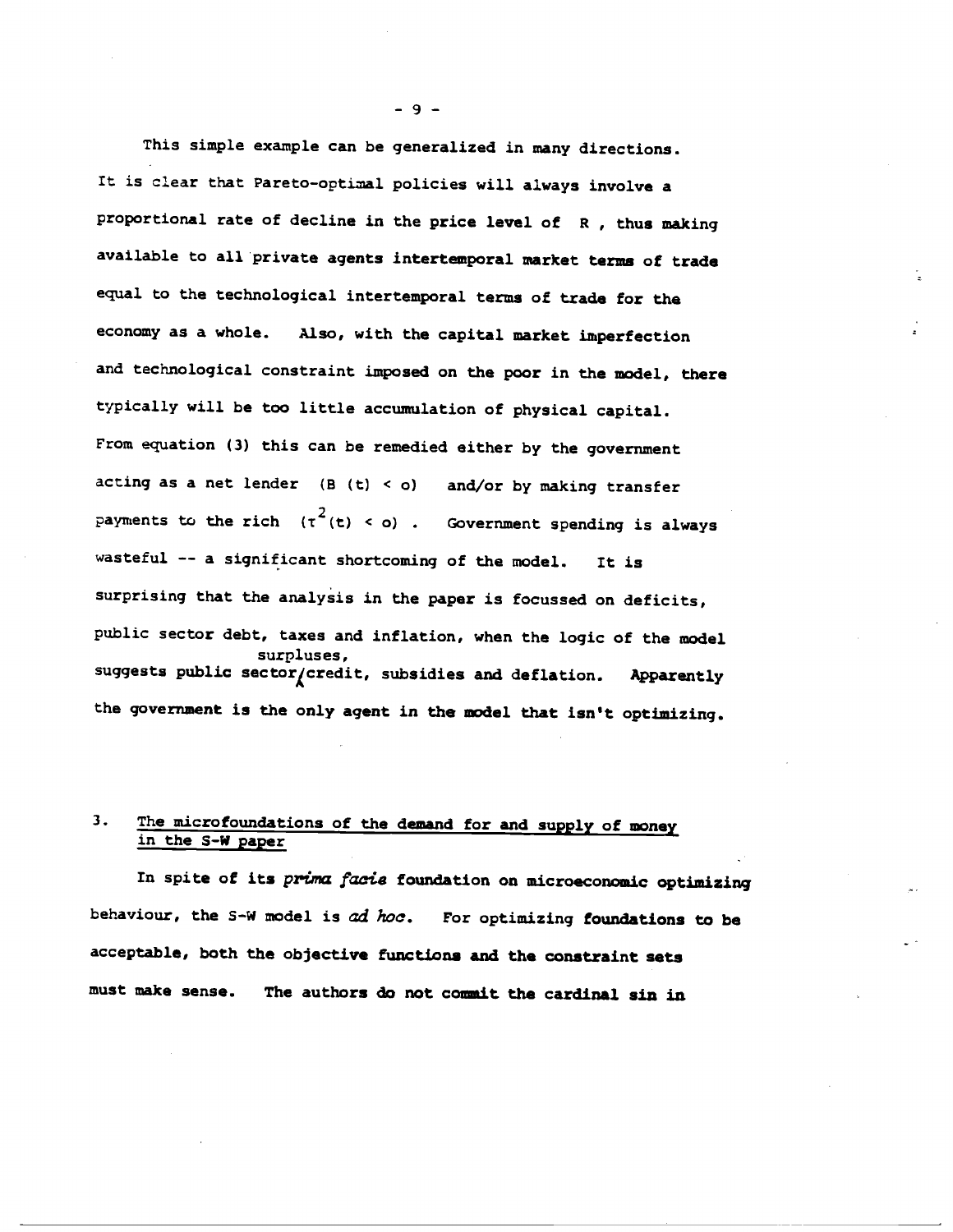monetary theory of including money as an argument in the direct utility function. Money in their model is wanted not for its own sake but for the purchasing power over commodities that it represents. Since they do not model a transactions role for money -- which is the only way to represent what is meant by a monetary economy and the only way to make monetary theory different from standard portfolio theory — they are faced with the problem of generating a demand for money as a store of value only. By not including nominally denominated interest-bearing debt in the portfolio available to private agents, they avoid creating a situation in which money is always dominated as a store of value. However, money will be a dominated asset whenever the rate of decline in the price level is less than R.

To obtain a positive demand for money when -  $(p_{t+1} - p_t)/p_{t+1}$  < R a number of arbitrary restrictions are imposed on the ability of private agents to make mutually advantageous exchanges. It is not sufficient to assume that only the rich have endowments large enough to have access to the productive storage technology. The poor could simply pool their resources and achieve the minimal scale required for operating the technology. Alternatively, even a single poor agent couid make his resources available to a rich person for investment. Such perceived opportunities for mutually advantageous

- 10 -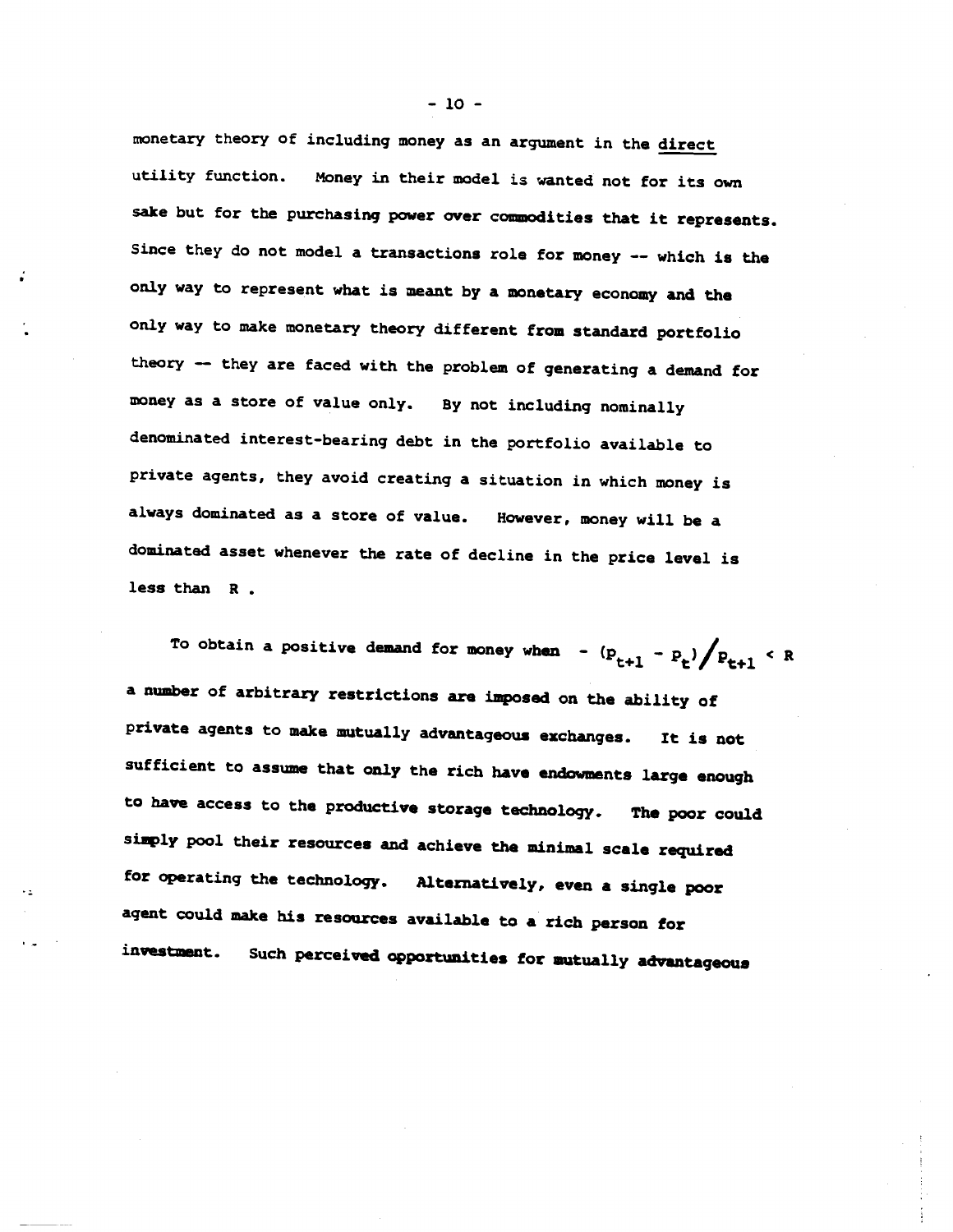trade are ruled out by legislative fiat. The same holds for the purchase of government bonds by the poor. Basically, the poor hold money because the government tells them they cannot hold anything else. If such arbitrary restrictions on exchange are acceptable, disequilibrium macroeconomics of the Barro-Grossman variety would be safe from the criticism of ad hoccery!

A further difficulty arises when one tries to relate the properties of the asset H (high-powered money) in the model to money in the real. world. Money is whatever is generally acceptable as a medium of exchange. It is a property of assets, and not to be identified in a permanent or policy-invariant way, with the particular asset or class of assets that possess this property (to a greater or lesser degree) in a given time and place. In the model money is controllable because money is H and H is controllable. In the real world the set of assets representing money varies across time and space in respone to the optimizing choices of households, corporations, financial institutions and governments. Sometimes such choices are conscious public choices, as when a certain class of objects is declared legal tender, but more often the "moneyness" of existing assets changes gradually and spontaneously and new monies are created in response to perceived changes in profit opportunities.

Most money to-day is "inside" money. The monetary base, notes and coin in circulation outside the Bank of England plus bankers'

 $-11 -$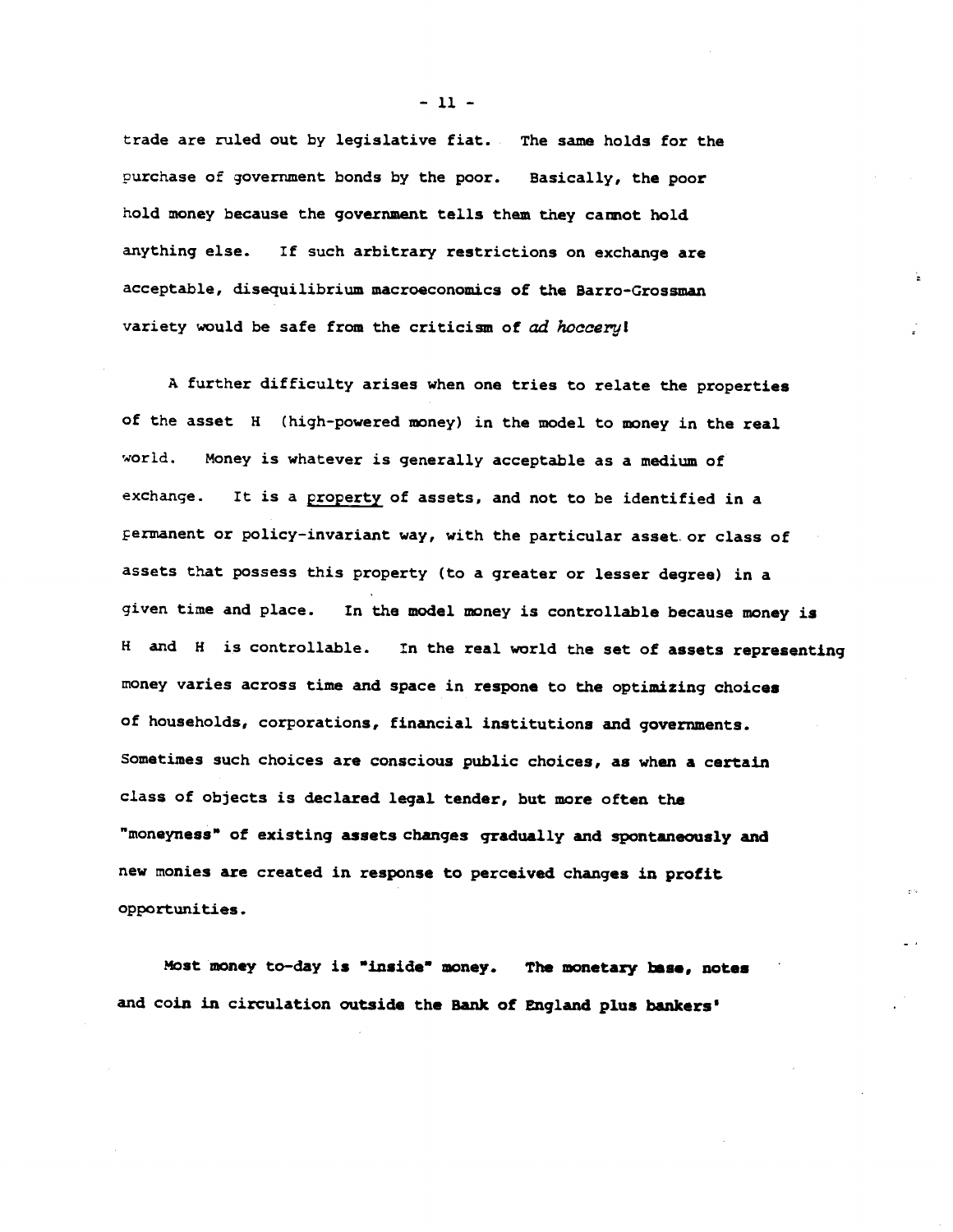balances with the Bank of England is, at just over £11 billion in 1980, only one third of Ml and one sixth of £M3 (which of course includes financial claims that do not have the medium of exchange property). Table 1. shows that the inflation tax is a very small revenue raiser indeed.

|      | *<br>* Monetary<br>base | $\star \star$<br>Retail<br>price index |                                              | ***<br>General<br>qovernment | Inflation<br>tax.                         | Inflation<br>tax                  |
|------|-------------------------|----------------------------------------|----------------------------------------------|------------------------------|-------------------------------------------|-----------------------------------|
|      | f million               | $1975 = 100$                           | percentage<br>increase<br>on year<br>earlier | tax receipts<br>f million    | receipts<br>$a)$ ****<br><b>£ million</b> | receipts<br>b) *****<br>f million |
| 1975 | 6,413                   | 100.0                                  | 24.2                                         | 38,547                       | 799                                       | 1,552                             |
| 1976 | 7,198                   | 116.5                                  | 16.5                                         | 44,709                       | 785                                       | 1,188                             |
| 1977 | 7,982                   | 135.0                                  | 15.8                                         | 51,004                       | 784                                       | 1,261                             |
| 1978 | 9,181                   | 146.2                                  | 8.3                                          | 56,682                       | 1,199                                     | 762                               |
| 1979 | 10,405                  | 165.8                                  | 13.4                                         | 67,912                       | 1,224                                     | 1,394                             |
| 1980 | 11,224                  | 195.6                                  | 18.0                                         | 83,271                       | 819                                       | 2,020                             |

# Table 1 The inflation tax and explicit tax receipts

\* : Notes and coin in circulation outside the Bank of England; annual averages; Source,B0EQB.

\*\* : Source, Economic Trends.

Á

 $\mathbf{A}$ 

\*\*\* : General government receipts from taxes, national insurance and contributions etc. Source, Economic Trends.

\*\*\*\* : Change in the monetary base.

\*\*\*\*\*: Monetary base x(% increase in retail price index/100].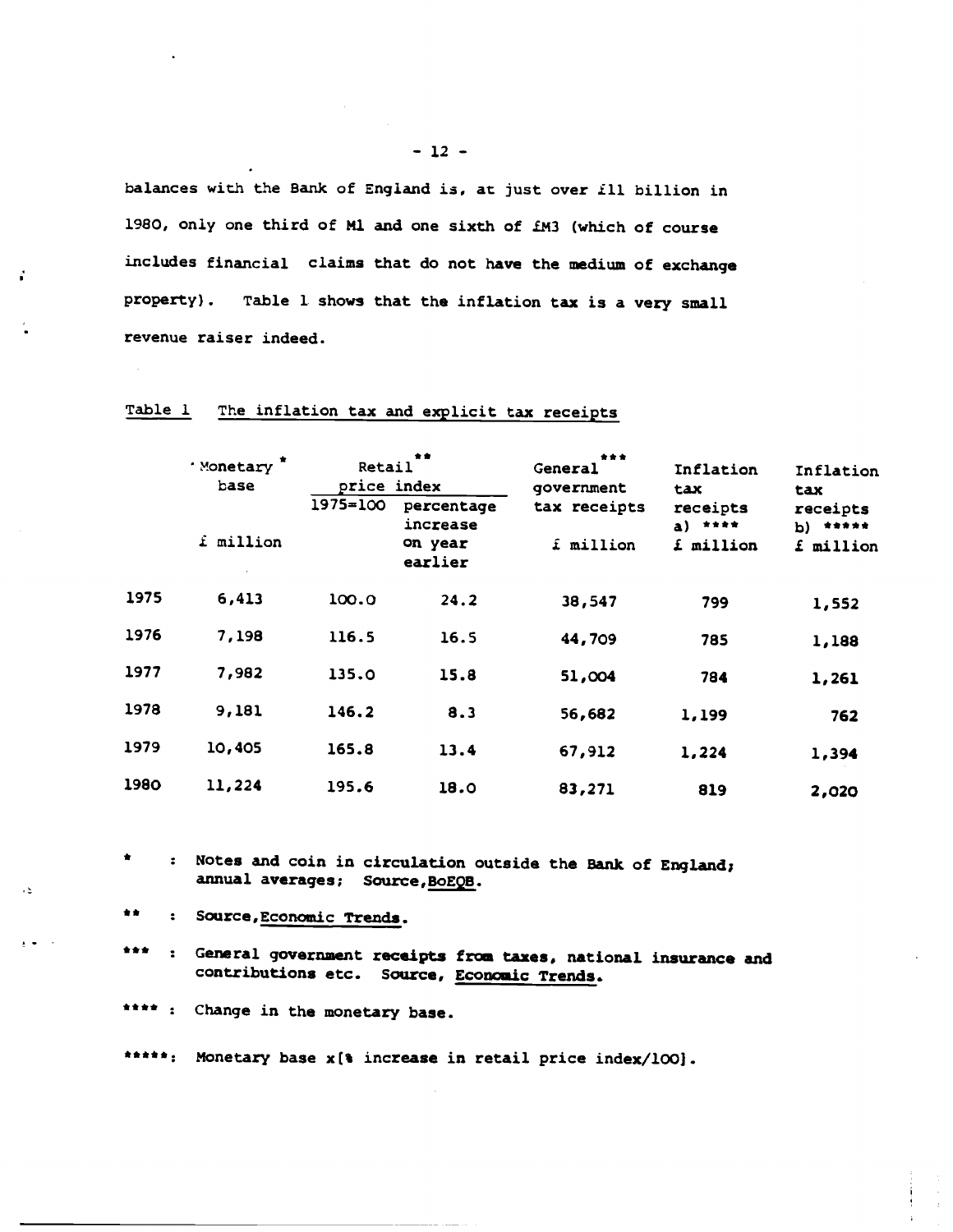Whether one measures the inflation tax as the increase in the monetary base or as the rate of inflation times the outstanding monetary base  $\frac{1}{n}$  -- the two will only be equivalent  $\frac{2}{n}$  if money is neutral in the short run -—, the inflation tax is a very minor source of government revenue.

It is essential to be very careful about the identification of the real world counterparts of the theoretical construct H (or M ) in macroeconomic models. I do not for one moment believe that inflation would be cured permanently by tight control over the rate of growth of the monetary base and a compatible fiscal deficit . It flies in the face of what we know about the profit-seeking behaviour of private financial institutions and the transactions costs minimizing behaviour of private households and firms. The Lucas critique applies to the supply of and demand for money as much as to other aspects of economic behaviour.

 $t$  or the rate of inflation plus the natural rate of growth of the economy times the monetary base.

 $\frac{2}{3}$  again ignoring real growth.

 $-13 -$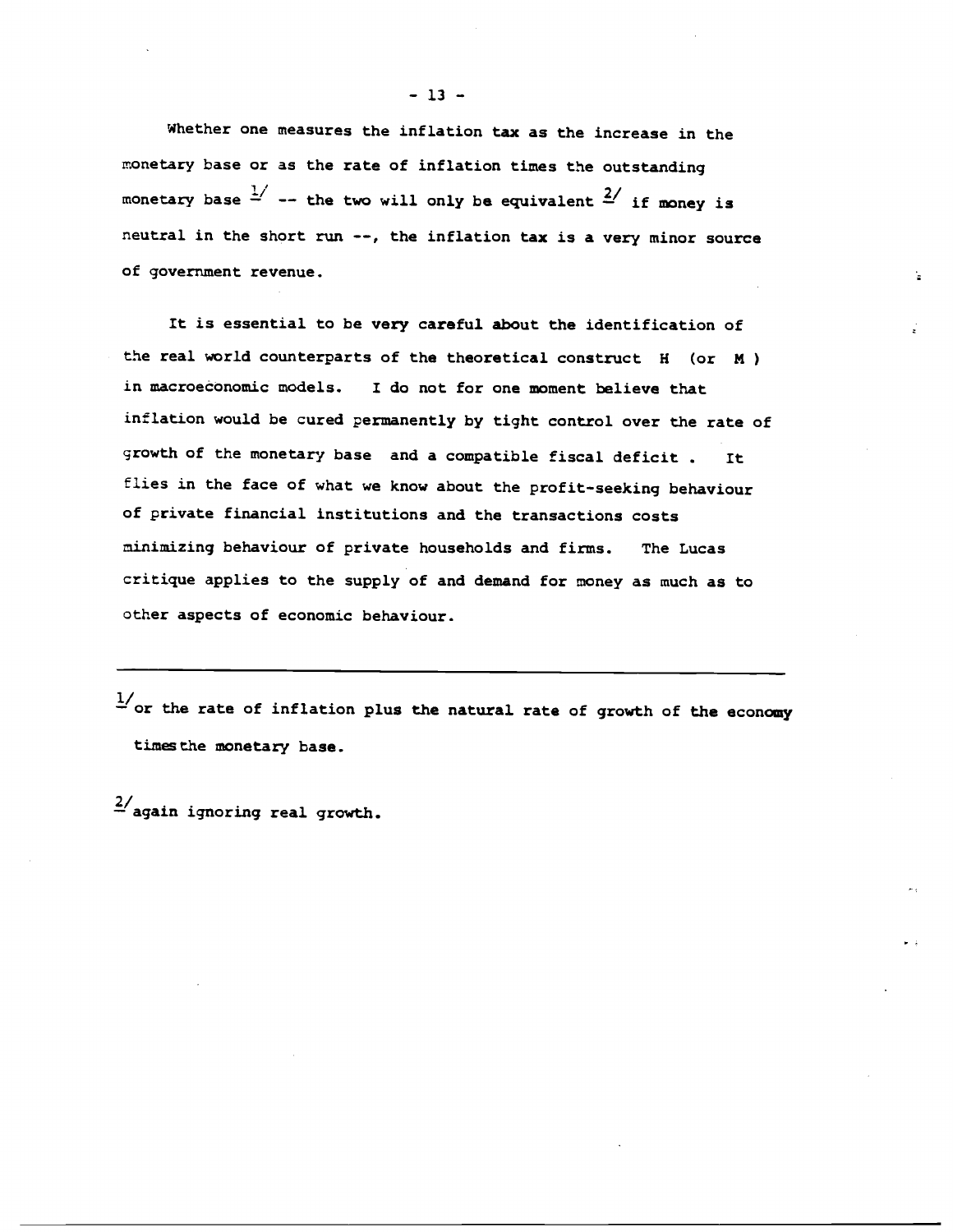### 4. The inflation—corrected, cyclically adjusted public sector current account deficit

The formal model is specified in terms of real debt and real rates of return. Since all of U.S. government interest-bearing debt and most of the U.K. 's government bonds are not indexed, we must adjust the nominal government deficit for the effect of inflation on nominal interest rates. In terms of equation (la), the deficit becomes

(14) 
$$
D_{\mathbf{t}} = G_{\mathbf{t}} - T_{\mathbf{t}} = \frac{H_{\mathbf{t}} - H_{\mathbf{t}-1}}{P_{\mathbf{t}}} + \frac{B_{\mathbf{t}}^{n} - B_{\mathbf{t}-1}^{n} \left(1 + R_{\mathbf{t}-1}^{n}\right)}{P_{\mathbf{t}}}
$$

For simplicity all bonds are assumed to be one period bonds with a fixed money price of unity.  $B_t^n$  is the nominal stock of bonds issued at time t and due in period t+1 .  $R_{t-1}^n$  is the nominal interest rate on bonds issued in period t-1.

With the model's assumption of a fixed real interest rate R and perfect foresight, we have

$$
R_{t-1}^{n} = \frac{P_{t}}{P_{t-1}} R + \frac{P_{t-1}}{P_{t-1}}
$$

or approximately

(15) 
$$
R_{t-1}^{n} = R + \frac{P_{t} - P_{t-1}}{P_{t-1}}
$$

In per capita terms, the real value of the deficit is therefore

(16) 
$$
\frac{D_{t}}{N_{t}} = \frac{H_{t} - H_{t-1}}{N_{t} P_{t}} + \frac{B_{t}^{n} - B_{t-1}^{n} (1 + R)}{N_{t} P_{t}} - \frac{B_{t-1}^{n}}{N_{t} P_{t}} \left(\frac{D_{t} - D_{t-1}}{P_{t-1}}\right)
$$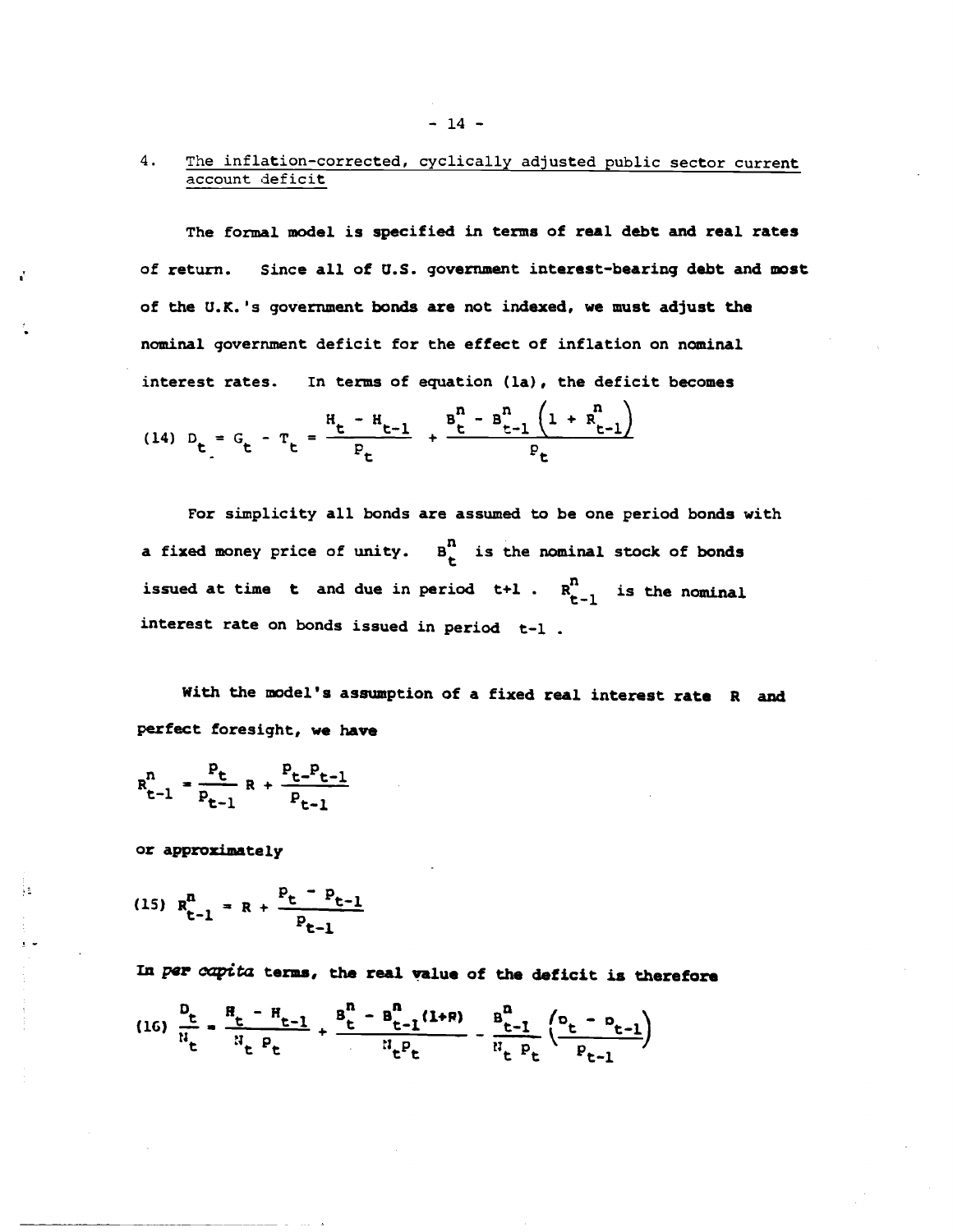It is clear that the interest payments due to inflation  $B_{t-1}^{n}$   $\left(\frac{P_t - P_{t-1}}{n}\right)$  are exactly matched by the reduction in the real <sup>1</sup>t-1<br>value of the stock of outstanding nominal, interest-bearing public debt due to inflation. The flow of funds accounts, of which the public sector deficit is a part, record the higher government interest payments associated with higher inflation but do not record the capital gains accruing to the government on its outstanding debt.

It is the inflation-corrected deficit that will, as Sargent and Wallace point out, have to be financed in the long run by the inflation tax. That part of the measured deficit that merely reflects the effect of higher inflation on nominal interest rates does not represent a real burden to be financed either by explicit or implicit taxes. By noting that the real stock of bonds is given by

 $B_t = \frac{B_t^H}{D}$ , we immediately obtain Sargent and Wallace's equation (3) from

our equation (16): the behaviour of the real per capita stock of government bonds is independent (in this perfect foresight classical model) of whether the bonds are indexed or not. When the rate of inflation is positive, the measured deficit overstates the amount of financial "crowding out", i.e. the extent to which the public sector competes with the private sector for invastibla resources. In a steady state, when all real par capita asset stocks are constant, we

 $-15 -$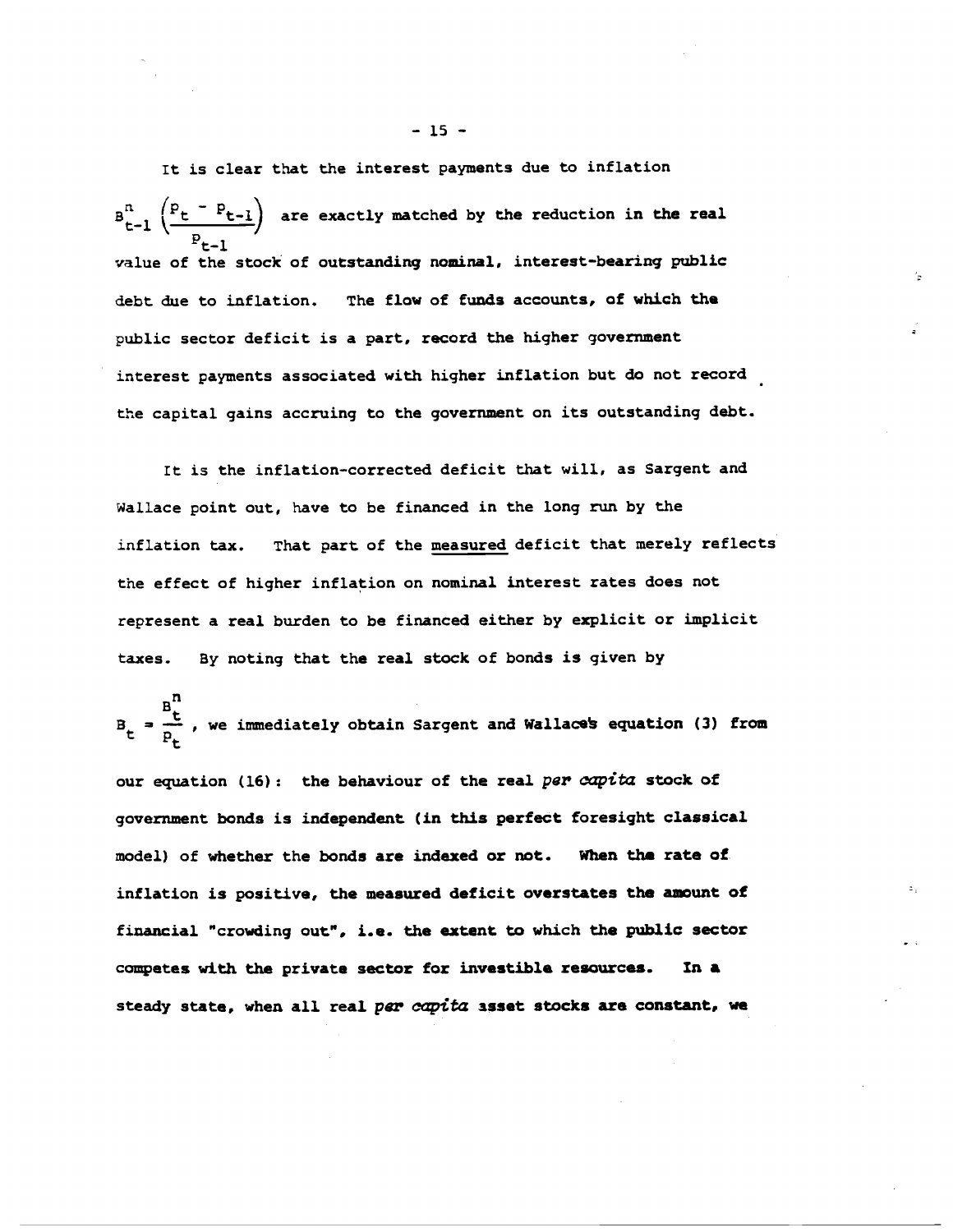have 
$$
\frac{D}{N} + (R - n) \frac{B^n}{N} = (\frac{\Delta p}{p} + n) \frac{H}{Np}
$$
.

÷.

χž

The amount of revenue per capita to be raised in the steady state by the inflation tax is  $\frac{D}{N} + (R - n) \frac{B}{PN}$ , not  $\frac{D}{N} + (R + \frac{\Delta P}{P} - n) \frac{B}{PN}$ .

Table 2 shows the Bank of England's figures for the inflation corrected PSER. It represents an attempt to approximate what the measured PSBR would be if all government interest-bearing debt were indexed. The adjustments are obtained by multiplying the rate of

# Table 2 Nominal and inflation-corrected PSBR

| Calendar Years                        |                                        | $1967 - 69$      |                  | 1970-72 1973-75 1976-78                                    |            | 1979                  | 1980              |
|---------------------------------------|----------------------------------------|------------------|------------------|------------------------------------------------------------|------------|-----------------------|-------------------|
| Nominal<br><b>PSBR</b>                | f billion<br>a of NNP                  | 0.9<br>2.4       | 1.1<br>2.0       | 7.0<br>8.6                                                 | 7.8<br>6.2 | 12.6<br>7.5           | 12.3<br>6.2       |
| Inflation<br>adjustment               | f billion<br><b>&amp; OF NNP</b>       | $-1.5$           | $-3.0$           | $-8.3 - 7.7 - 13.9$<br>$-3.8$ $-5.7$ $-10.2$ $-5.5$ $-8.2$ |            |                       | $-12.1$<br>$-6.1$ |
| Inflation<br>corrected<br><b>PSBR</b> | f billion<br>$\frac{1}{2}$ of $_{NNP}$ | $-0.6$<br>$-1.4$ | $-1.9$<br>$-3.7$ | $-1.3$<br>$-1.6$                                           | 0.1        | $-1.3$<br>$0.7 - 0.7$ | 0.2<br>0.1        |

Source: B0EQB, June 1981

 $\frac{1}{2}$ Or, depending on one's definition of the inflation tax,

 $\frac{B}{N}$  + (R - n)  $\frac{B}{N}$  - n  $\frac{H}{N}$  .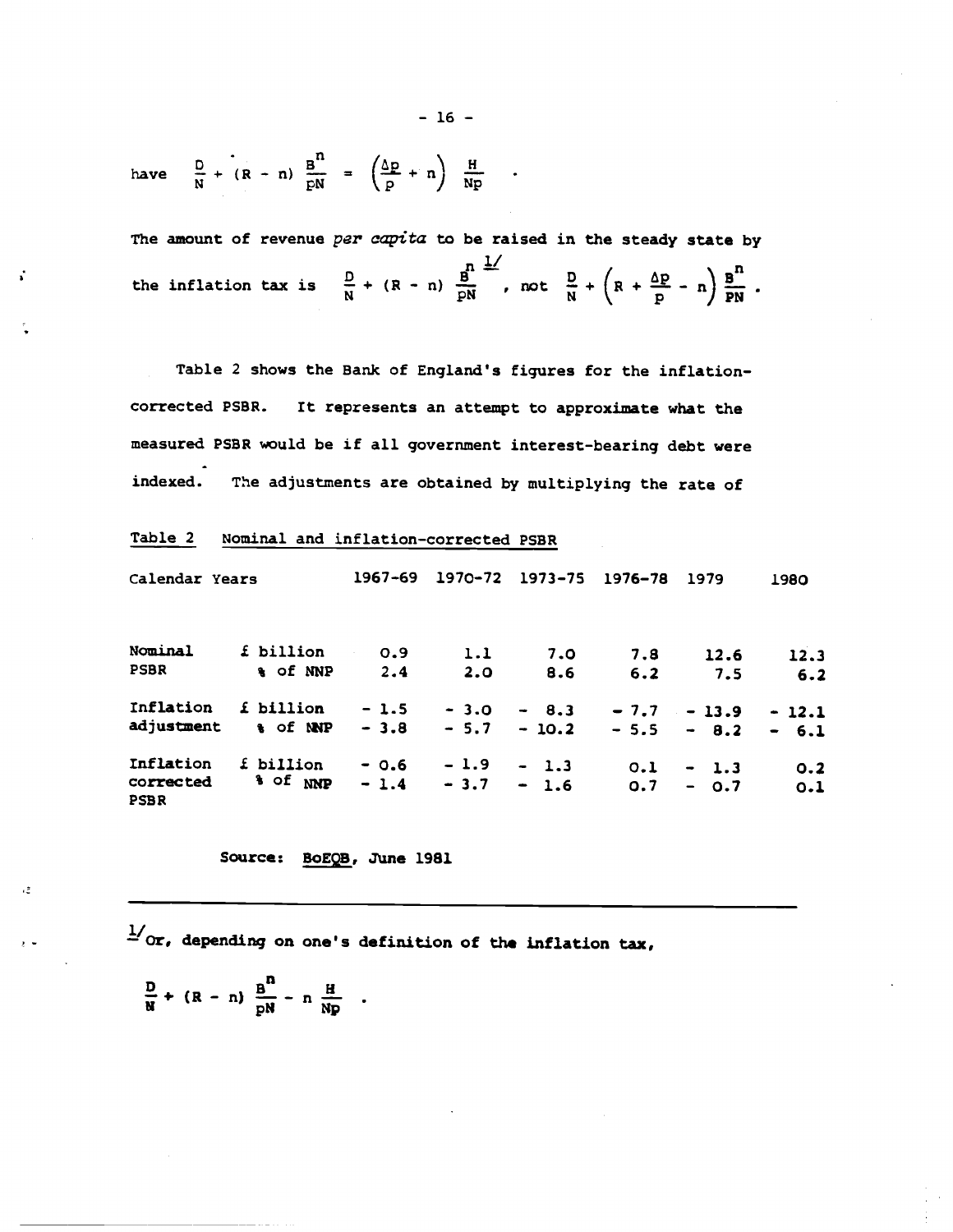inflation into the par value (not the market value) of the outstanding stock of interest-bearing nominal debt. Par values rather than market values are used because some of the variation in market values will be due to changes in real interest rates. $\frac{1}{2}$  The adjustments are crude and somewhat sensitive to the choice of price index, time period etc. The orders of magnitude are bound to be correct, however. The inflation correction is large and suffices in most years to turn a measured deficit into an inflation-corrected surplus.  $\frac{2}{ }$  Even in 1980 the inflation-corrected bidget was roughly in balance. Table 2 seems to suggest that it isn't easy for any government to run a "real" deficit. The same picture of a long sequence of inflation-corrected surpluses emerges from Table 3 which shows the behaviour of the debt-income ratio (the ratio of public sector interest-bearing debt to national income). Some of the variation in the debt—income ratio is attributable to cyclical deviation of output from capacity output. This is e.g. likely to be the case in 1981.

The S-W model is <sup>a</sup> classical "full employment" model. The relevant deficit figure is therefore not merely inflation-corrected but also cyclically adjusted. Given spending programmes and tax and

 $\frac{1}{2}$  The presence of long-dated debt complicates the inflation adjustment. Only if there is perfect foresight wil]. the inflation correction for multi-period bonds be the same as for the single-period bonds considered in equations (14) and (16).

A very similar picture emerges when one calculates the inflation adjusted government deficit for the U.S.

2/

 $-17 -$ 

 $\sim$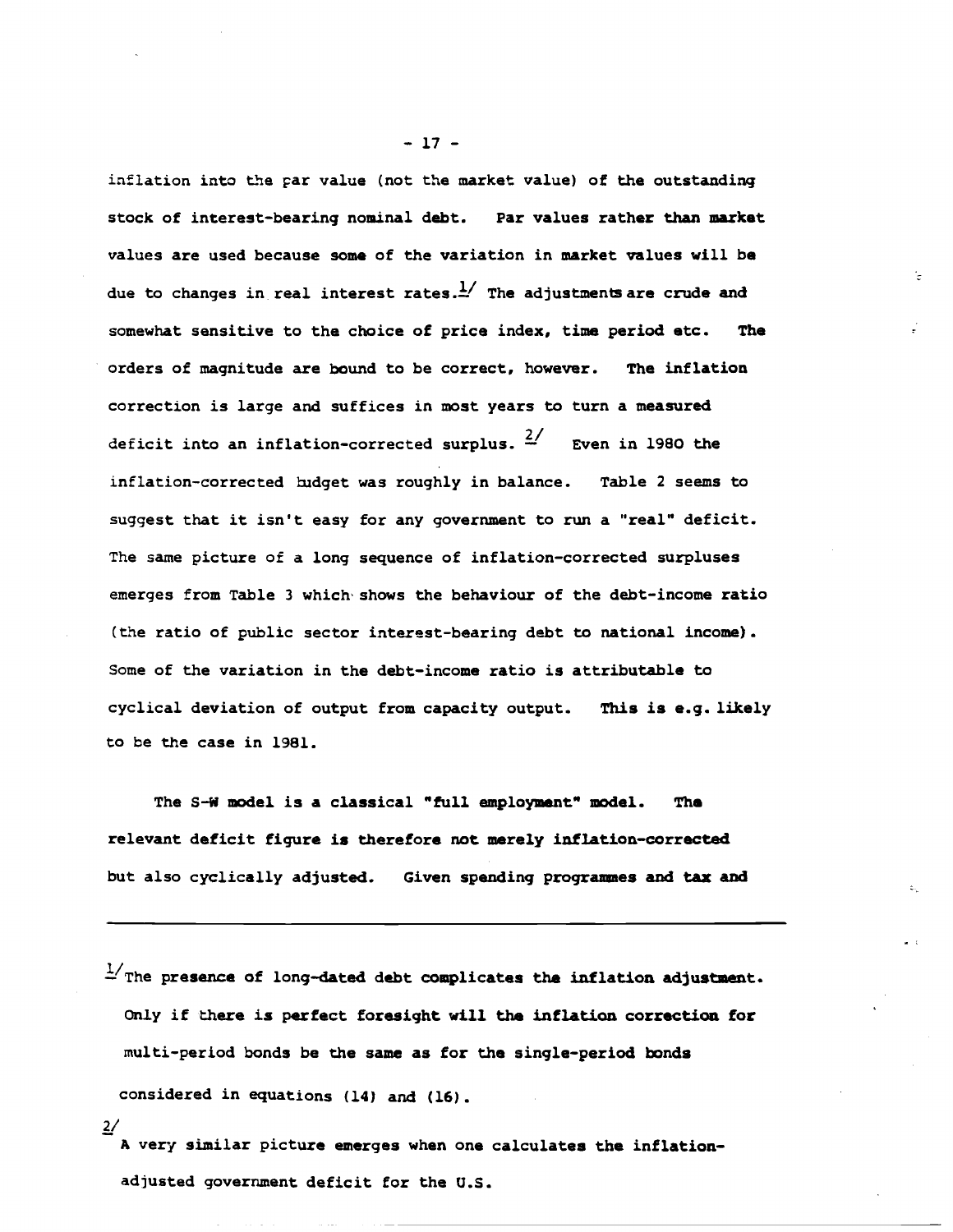| Table 3 Public sector debt relative to national income $\tilde{=}$ |  |
|--------------------------------------------------------------------|--|
|--------------------------------------------------------------------|--|

 $-18 -$ 

|             |      | Net National Debt | Debt/GNP | Real Debt<br>Debt/(RPI x 1000) |
|-------------|------|-------------------|----------|--------------------------------|
|             | 1946 | 23,636.5          | 2.729    |                                |
|             | 1947 | 25,630.7          | 2.771    |                                |
|             | 1948 | 25,620.8          | 2.510    | 1.109                          |
|             | 1949 | 25,167.6          | 2.395    | 1.057                          |
|             | 1950 | 25,802.3          | 2.241    | 1.053                          |
|             | 1951 | 25,921.6          | 2.045    | .971                           |
|             | 1952 | 25,890.5          | 1.896    | .887                           |
|             | 1953 | 26,051.2          | 1.742    | .865                           |
|             | 1954 | 26,583.0          | 1.663    | .869                           |
|             | 1955 | 26,933.7          | 1.587    | .842                           |
|             | 1956 | 27,038.9          | 1.468    | .805                           |
|             | 1957 | 27,007.5          | 1.383    | .776                           |
|             | 1958 | 27,232.0          | 1.336    | .759                           |
|             | 1959 | 27,376.3          | 1.280    | .758                           |
|             | 1960 | 27,732.6          | 1.218    | .760                           |
|             | 1961 | 28,252            | 1.160    | .749                           |
|             | 1962 | 28,674            | 1.120    | .730                           |
|             | 1963 | 29,847.6          | 1.094    | .744                           |
|             | 1964 | 30, 226.3         | 1.022    | .730                           |
|             | 1965 | 30,440.6          | .964     | .701                           |
|             | 1966 | 31,340.7          | .937     | .695                           |
|             | 1967 | 31,935.6          | .907     | .691                           |
|             | 1968 | 34,193.9          | .909     | .706                           |
|             | 1969 | 33,984.2          | .847     | .666                           |
|             | 1970 | 33,079.4          | .750     | .610                           |
|             | 1971 | 33,441.9          | .670     | .564                           |
|             | 1972 | 35,839.9          | .642     | .564                           |
|             | 1973 | 36,919.6          | .563     | .532                           |
|             | 1974 | 40,657.0          | .533     | .503                           |
|             | 1975 | 46,403.7          | .490     | .464                           |
|             | 1976 | 56,585.2          | .503     | .486                           |
|             | 1977 | 67,165.8          | .532     | .498                           |
|             | 1978 | 79,479.9          | .546     | .544                           |
|             | 1979 | 86,884.8          | .530     | .524                           |
|             | 1980 | 95,314.2          | .493     | .487                           |
| Dec 17 1981 |      | 112,780+          |          | .516 <sup>x</sup>              |

 $\frac{1}{2}$ 

 $\mathbf{z}$ 

Š.

National debt: nominal amount outstanding at 31 March in each year<br>£ million.

Excludes debt created by the Northern Ireland Exchequer and government guaranteed sterling loans and stocks; Source: Annual Abstract.

Source for GNP and RPI: Economic Trends.

t provisional (as at July 81).<br>**\*** using estimated RPI (assuming inflation Oct-Dec. same as Sept.).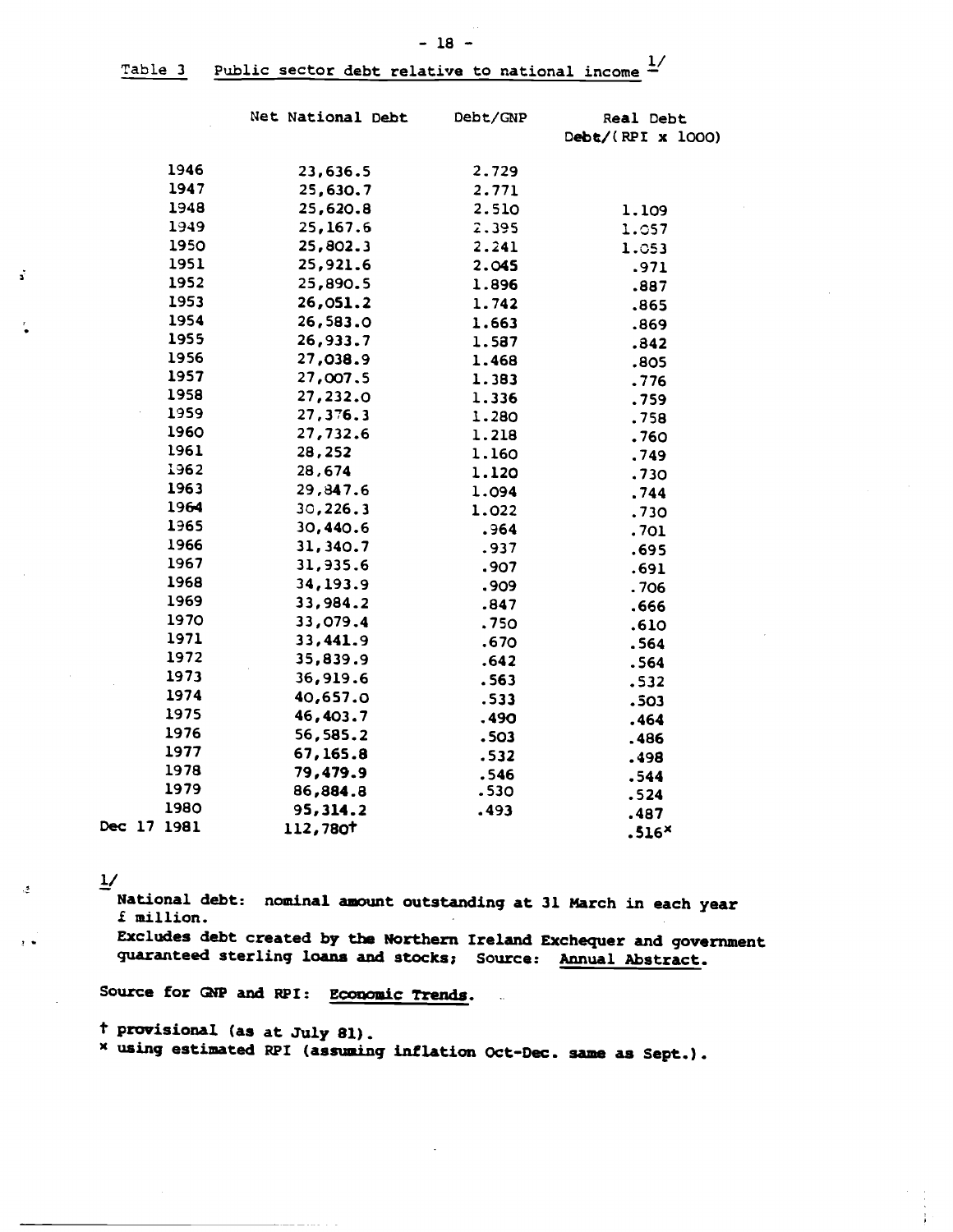transfer schedules, a cyclical departure of output below its full employment or normal capacity utilization level will be associated with an increase in the PSBR above its average value over the cycle. Provided policy remains unchanged and upswings and downswings alternate in cycles of roughly equal length and emplitude, a cyclical increase in the PSBR relative to trend during the downswing will be matched, as regards its effect on the outstanding stock of public sector debt, by a cyclical decrease relative to trend during the upswing. If we take the financial years 1978/79 and 1979/80 as representing periods of normal capacity utilization, the deep slump during financial year 1980-81 may well have been associated with a £7 billion cyclical increase in the PSBR.  $\frac{1}{2}$  Again, while one may quibble with the exact magnitudes, there can be no reasonable doubt that the inflationcorrected, cyclically adjusted PSBR has been in quite substantial surplus during the first two years of the Thatcher experiment.

Government borrowing in the S-W model all consists of public "consumption loans". There is no public sector capital formation. If instead part of G consistituted public sector investment and if public sector capital formation yielded the same rate of return R as private investment and government debt, then borrowing to finance such investment would not increase the deficit. The debt incurred to finance the investment can be serviced exactly from the returns generated by the public sector investment. While in the S-W model public borrowing still "crowds out" private sector capital formation on a one-for-one

 $\frac{1}{s}$  See Buiter and Miller [1981].

 $-19 -$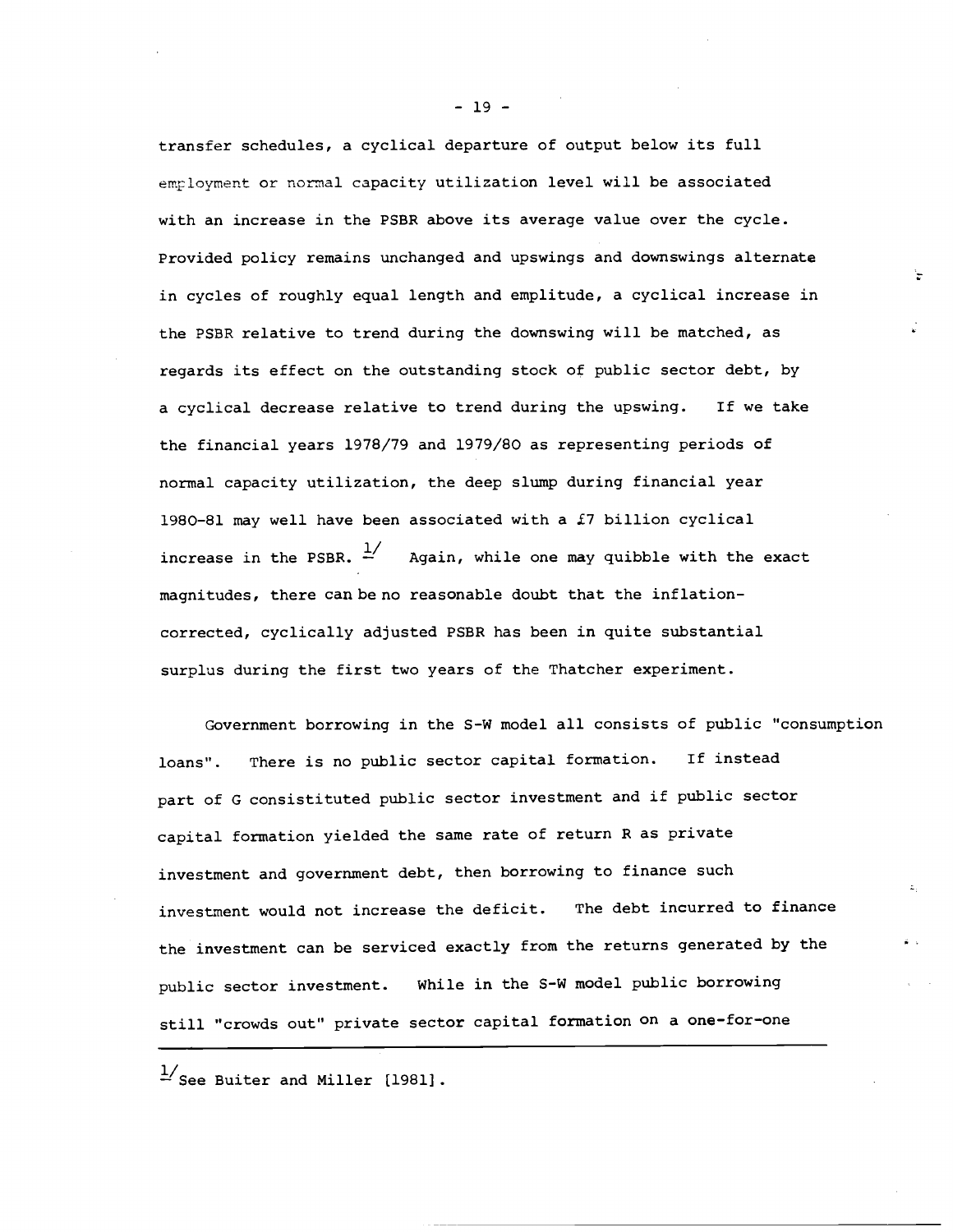basis, the total (public plus private) capital stock is invariant under changes in the scale of the bond-financed public sectcr investment programme. $\frac{1}{2}$ 

š

 $\leq$ 

The relevant deficit in the S.W model is therefore the public sector consumption or current account deficit. To obtain this we should subtract from the PSBR the amount of net public sector capital formation.

Figures for gross public sector capital formation in recent years are given in Table 4. Even with the gross figures there are well-known problems. Some expenditure classified as current in fact belongs (in part) to the economic category of capital formation, e.g. education. Errors in the opposite direction also contaminate the data. Even if we take the gross investment figures at face value, it is very difficult to come up with an acceptable figure for depreciation. Financial 2/ Statistics contains for the financial year 1979/80 an imputed charge for consumption of non—trading capital for general government which is 27% of general government gross domestic capital formation. For the

 $\frac{1}{s}$  since the private capital stock cannot be negative, the total capital stock would increase if a larger public sector capital formation programme made this constraint binding (i.e. reduced private (gross) investment to zero)

 $\frac{2}{r}$  Financial Statistics, CSO, July 1981, Table 2.7.

 $- 20 -$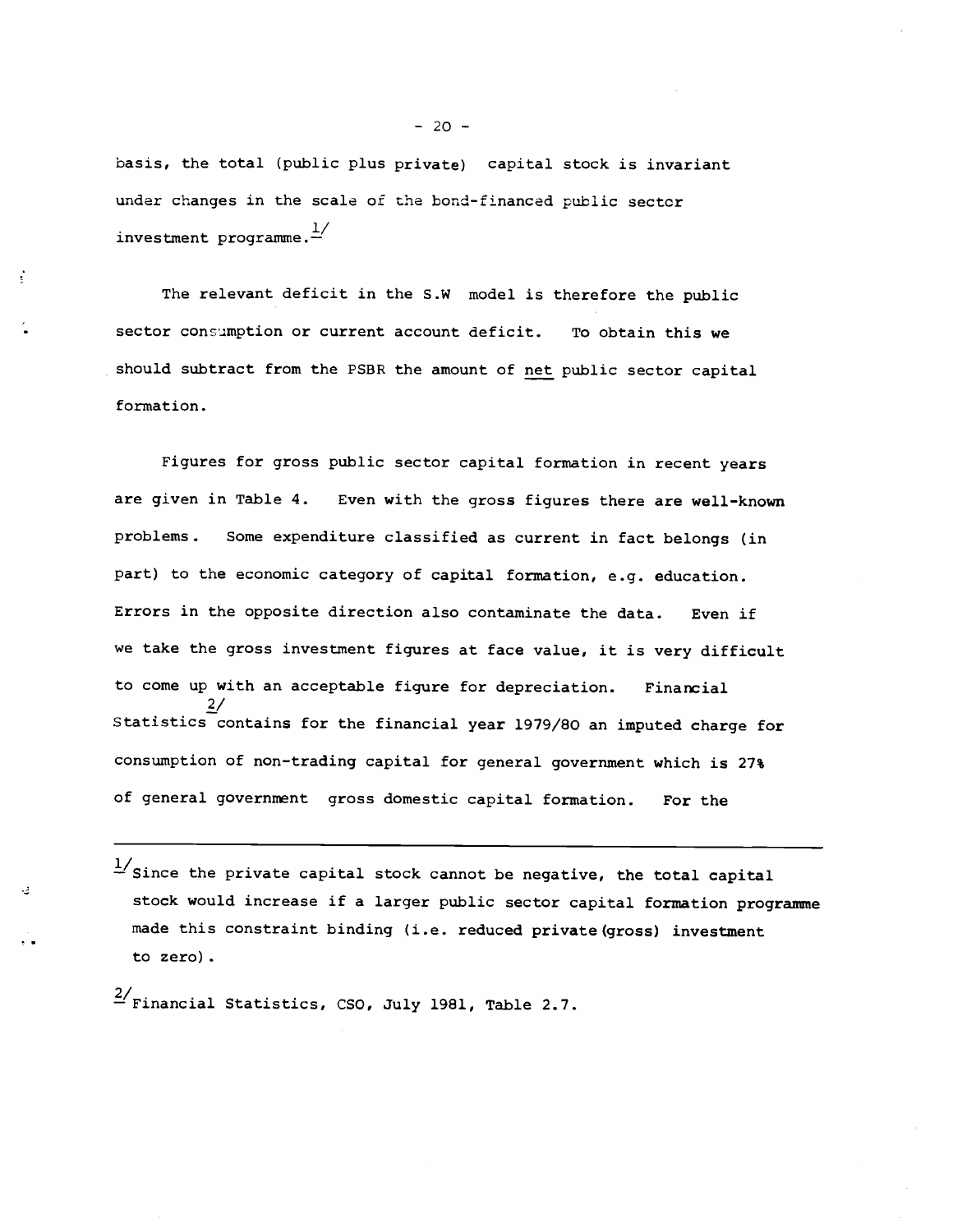| TABLE |  |
|-------|--|
|-------|--|

# Public Sector fixed capital formation and PSBR

£ billion, current prices

|      | (1)                   | (2)                    | (3)                       | (4)                       | (5)   |  |
|------|-----------------------|------------------------|---------------------------|---------------------------|-------|--|
|      | General<br>qovernment | Public<br>Corporations | Total<br>public<br>sector | Total<br>public<br>sector | PSBR  |  |
|      | (Gross)               | (Gross)                | (Gross)                   | (Net)                     |       |  |
| 1976 | 5.40                  | 4.69                   | 10.09                     | 6.73                      | 9.13  |  |
| 1977 | 4.80                  | 4,76                   | 9.56                      | 6.37                      | 6.00  |  |
| 1978 | 4.61                  | 4.95                   | 9.56                      | $\sim$<br>6.37            | 8.33  |  |
| 1979 | 5.06                  | 5.57                   | 10.63                     | 7.09                      | 12.59 |  |
| 1980 | 5.47                  | 6.79                   | 12.26                     | 8.17                      | 12.31 |  |

Source: Columns 1, 2 and 5: Economic Trends, July 1981.

Column 4: estimate based on column 4 =  $\frac{2}{3}$  x column 3.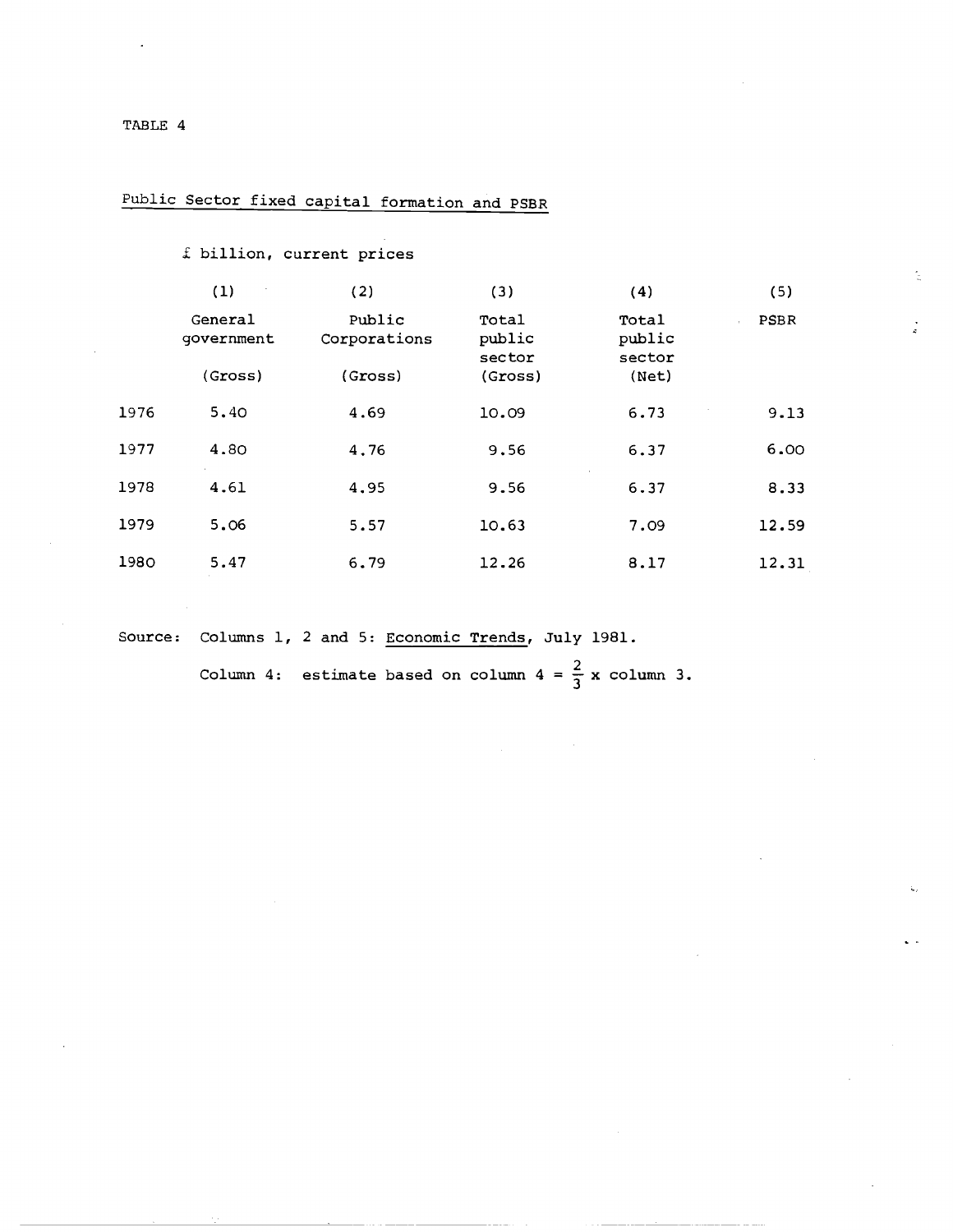financial year 1980/81 the corresponding figure is 32%. To get some idea cf plausible magnitudes I arbitrarily assume that net investment is two-thirds of gross investment. This is probably rather conservative. The resulting guestimates for net public sector capital formation are in Table 4, column 4. Net public sector capital formation even in 1979 accounted for 56% of the PSBR. In 1977 there even was a small current account surplus.  $\frac{1}{2}$  If we simply subtract the figure for net public sector capital formation from the inflation corrected, cyclically adjusted deficit we get very sizeable "real", full-employment current account surpluses for all recent years; the "true" surplus for 1979 is of the order of £8 billion, and for 1980 amounts to well over £10 billion.

Clearly governments can borrow to finance public sector capital formation without the resulting deficit holding any long-run inflationary threat, as long as the rate of return on the public sector investment (net of the proportional rate of depreciation) is no less than the rate of return on the debt issued to finance the investment. To argue against netting the full amount of public sector capital formation out of the PSBR is to argue that the net rate of return on public sector investment is less than the marginal cost of borrowing. Indeed, if the net marginal product of public sector capital is zero, public sector investment is exactly the kind of wasteful expenditure represented by G in the S-W model. While the calculation of the net social rate of

 $-22 -$ 

 $\frac{1}{x}$  Note that the PSBR figures are not inflation-corrected or cyclically adjusted.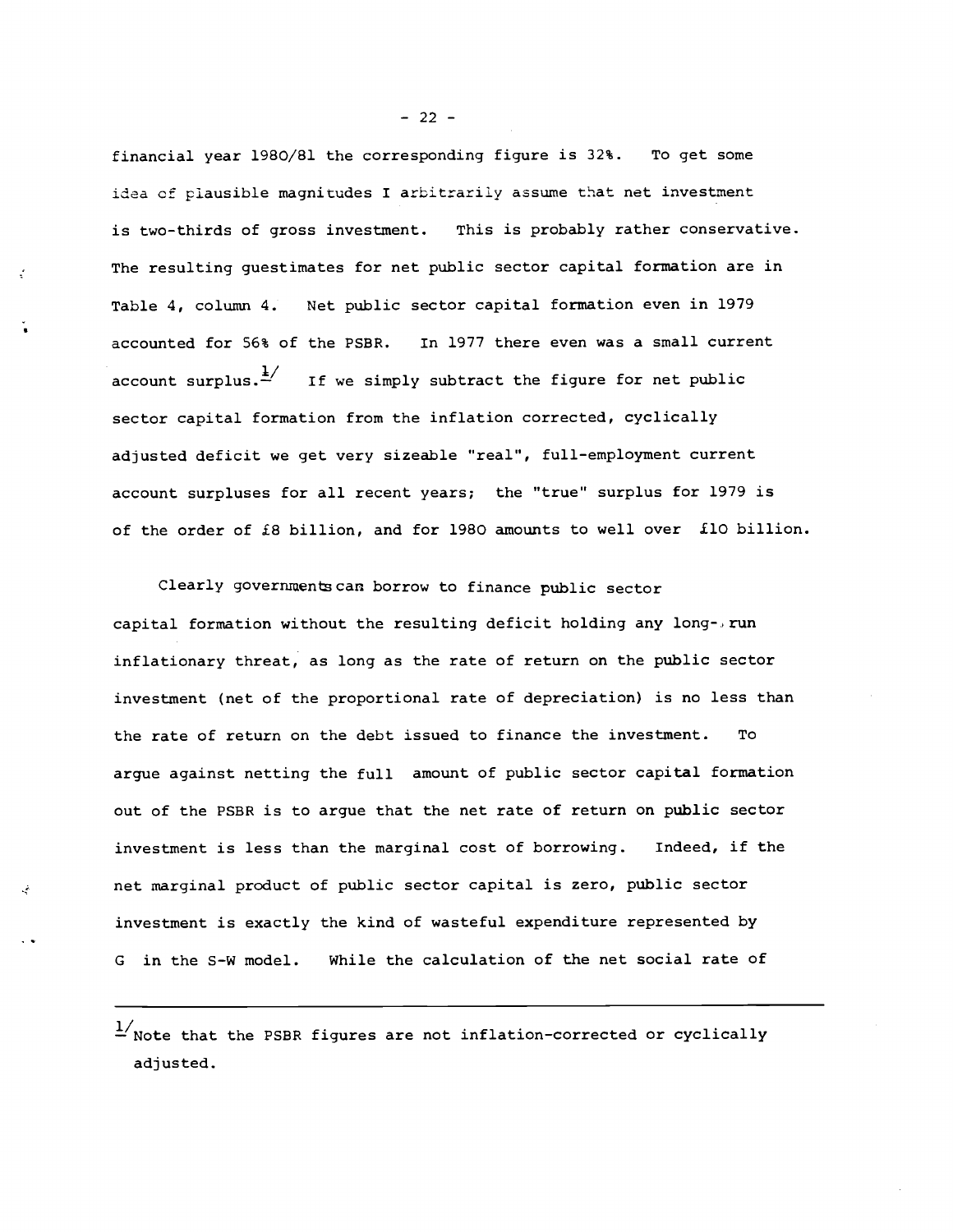return on public sector investment is a very important issue, it is clearly beyond the scope of this paper.

Note that it doesn't matter whether the government directly appropriates the returns on its investment through charges etc. If the returns to the public sector investment accrue to the private sector (as is the case with much social overhead capital) the goverment could simply levy taxes (in the least distortionary manner) to service the debt that financed the investment. Provided the net social yield on the public investment equals the marginal cost of public sector borrowing, there will be no monetary and inflationary consequences of such bond—financed public sector investment.

Even if the past behaviour of the "real", full employment government current account deficit (or "true" deficit) was consistent with a policy of achieving a substantial and sustainable reduction in the rate of inflation, anticipations concerning the future "true" deficit might still have prevented such a policy from being successful. It is clearly very hard to make reasonable conjectures concerning the course of the future "true" deficit. If after the next election, the incoming government were to implement a dramatic fiscal reflation there could be a five year period of substantial "true" deficits. In the absence of such a major policy reversal, the prospects would seem to favour large "true" surpluses. The reason is the coming on stream of North Sea oil tax revenue. As the companies loose the ability to offset their capital costs against tax liabilities, a major increase in the share of North Sea oil rents appropriated by

 $-23 -$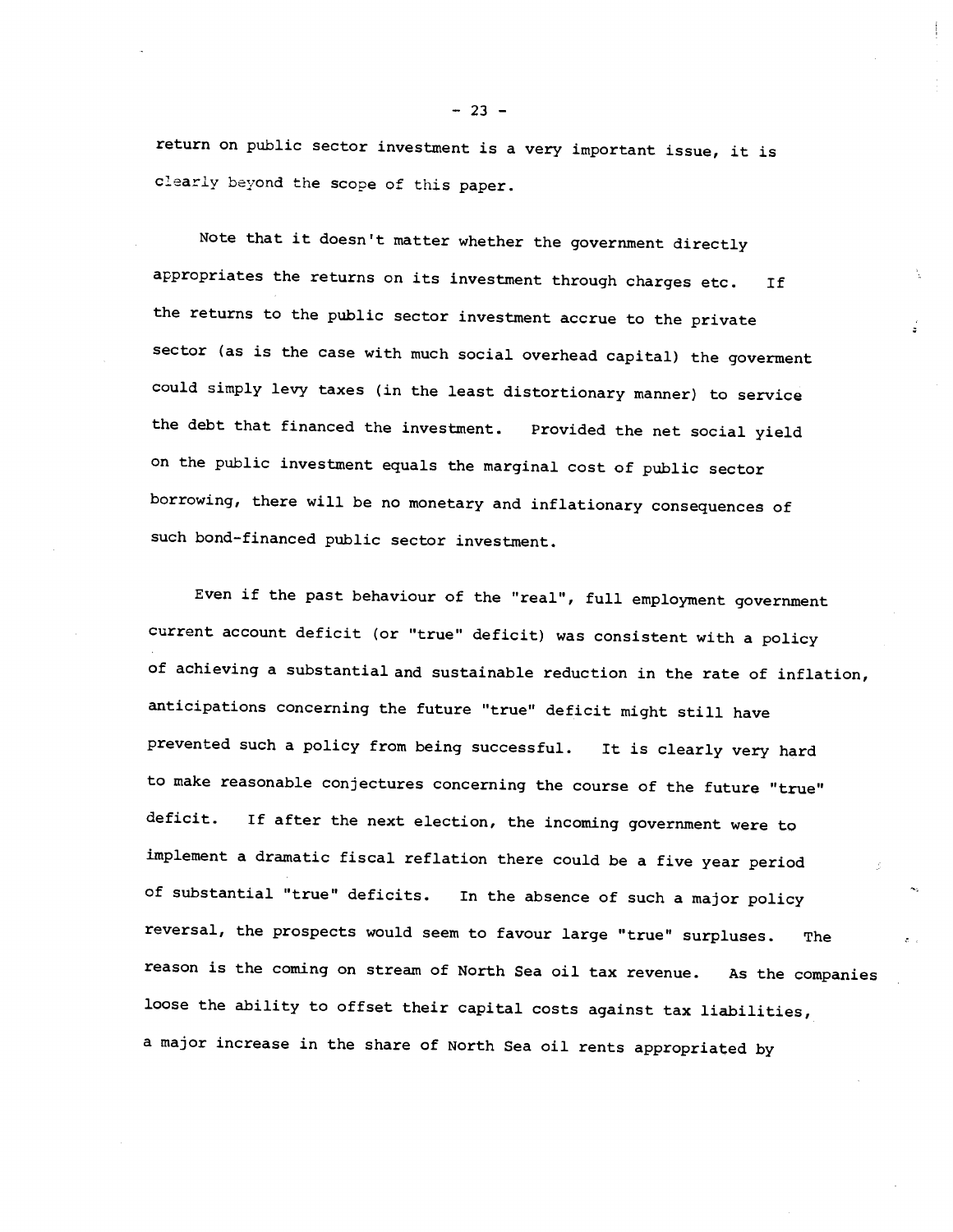government is building up. $\frac{1}{t}$ 

Given the past record of inflation-corrected, full employment government current account surpluses and with reasonable prospects for continuing future surpluses the logic of the S-W approach suggests that the credibility of the MTFS could not have been undermined by a budgetary stance that is inconsistent with a sustainable reduction in the rate of inflation as has been argued e.g. in Sargent [1981]. Implied in the current plans for spending and taxation is a large future deflation subsidy, not an inflation tax. To draw practical implications from the insights provided by the S-W model we must consider both sides of the public sector balance sheet: its assets as well as its liabilities. These assets include the stock of physical public capital and the government's share of North Sea oil wealth.

|      |                                            |      |      |      | $\frac{1}{2}$ In Forsyth and Kay (1980], the following illustrative figures are quoted |  |
|------|--------------------------------------------|------|------|------|----------------------------------------------------------------------------------------|--|
|      |                                            |      |      |      | for total tax revenues from North Sea oil. (Royalties, P.R.T. and                      |  |
|      | Corporation tax): <i>fbn,</i> 1980 prices. |      |      |      |                                                                                        |  |
| 1980 | 1981                                       | 1982 | 1983 | 1984 | 1985                                                                                   |  |
| 3.0  | 5.7 7.8                                    |      | 10.0 | 10.9 | -11.3                                                                                  |  |

 $-24 -$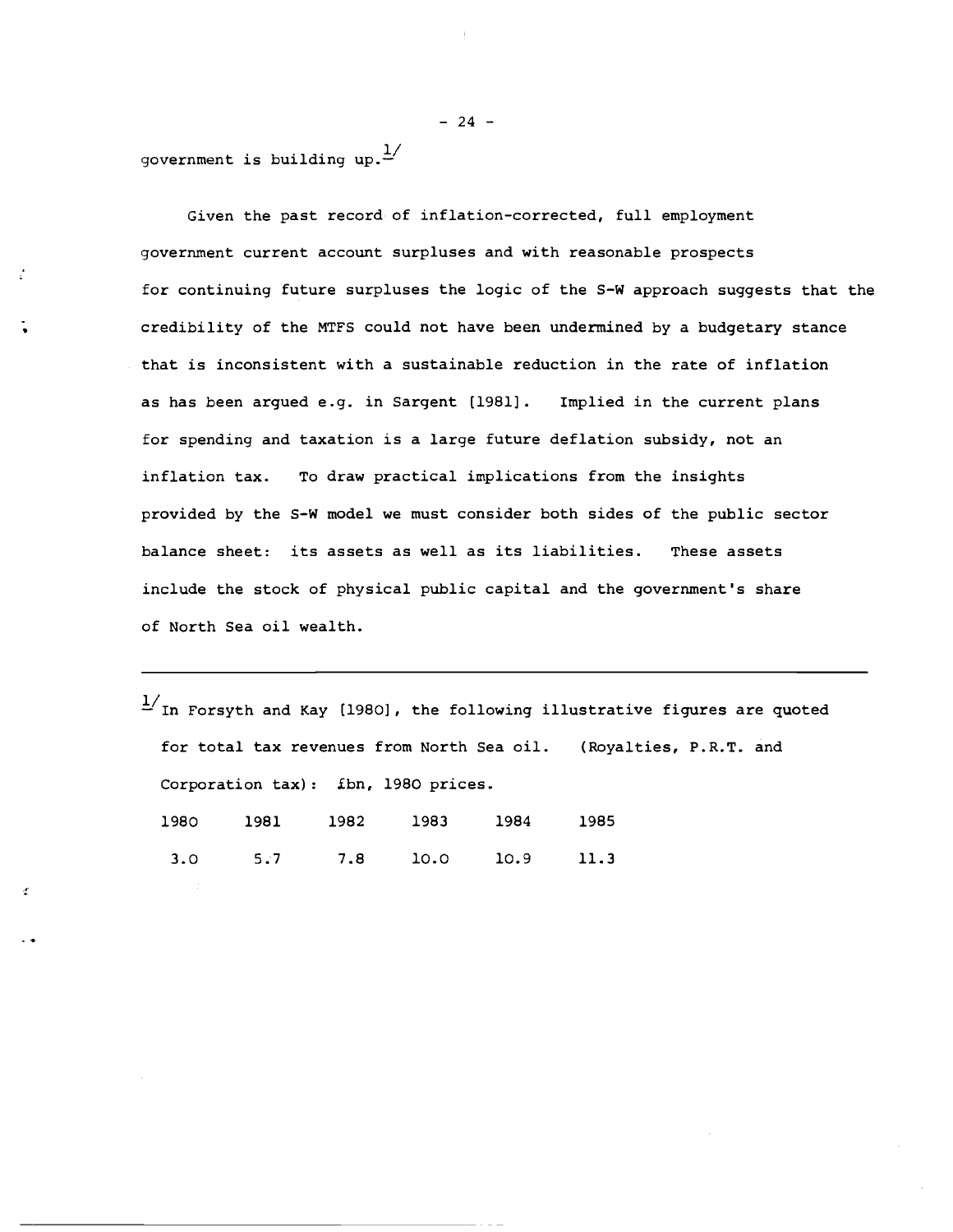#### Conclusion

The S-W paper is a useful reminder of the interdependence of fiscal and monetary policy through the government budget constraint. Especially transparent is their modelling of the long-run implications of the government budget constraint once it is recognized that there is an upper bound on the real per capita stock of interest-bearing public sector debt that the private sector is willing and able to hold: the "permanent" or long—run real government current account deficit must be financed by the inflation tax. The point is of analytical interest even if it is of no relevance for explaining the persistence of inflation in spite of restrictive monetary policies in the U.K. (and the U.S.) where recent and anticipated future inflation—corrected, cyclically government current account deficits have been negative.

A potential danger of the model is that by focussing exclusively on the minor role of monetary policy as a revenue—raising mechanism, it ignores the much more important stabilization role of monetary policy. In an economy Like the U.K. or the U.S. where a significant degree of nominal "stickiness" exists and persists in wage and price setting behaviour, conditional or contingent monetary policy rules can help to

 $\sim$ 

 $-25 -$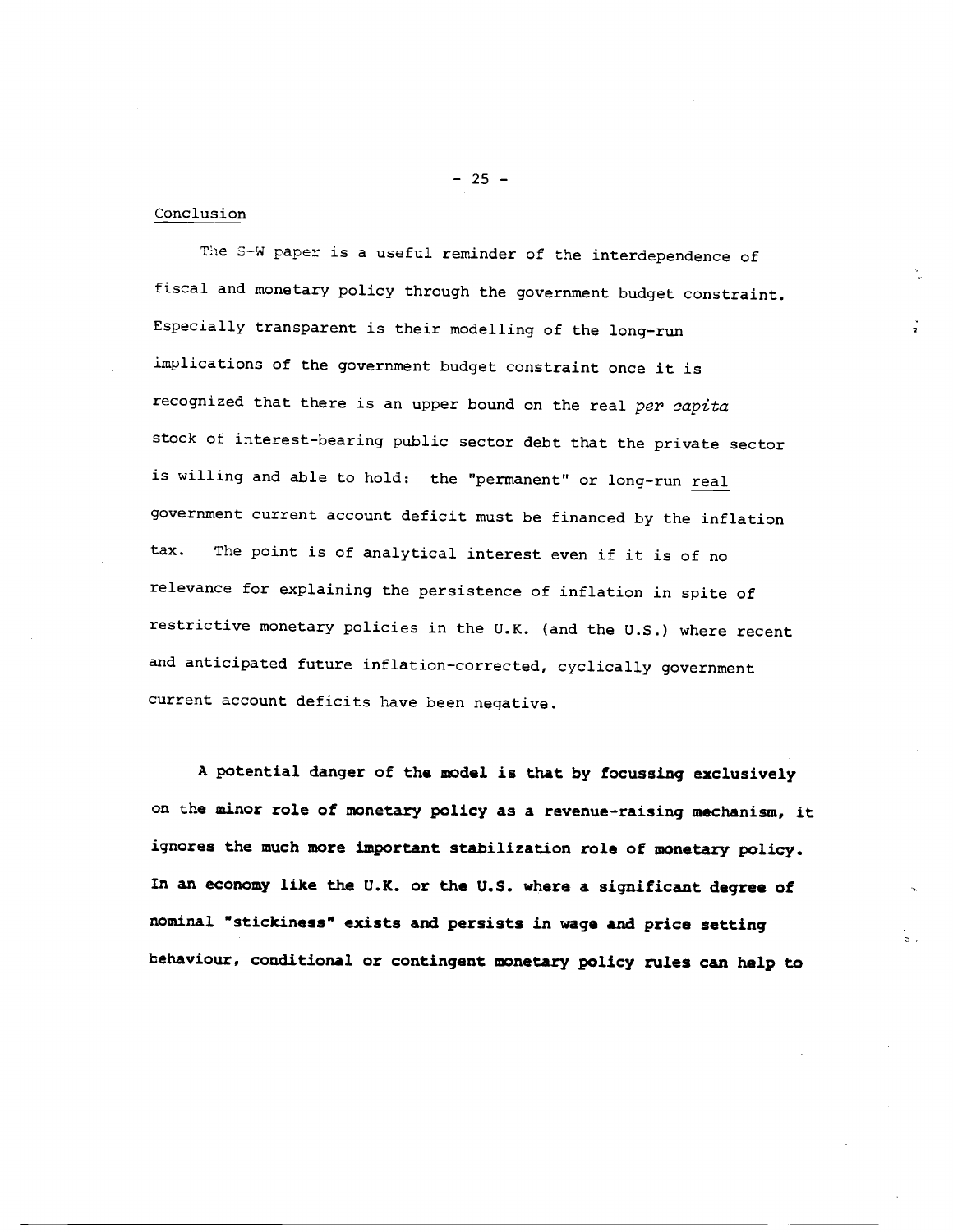stabilize the economy in the face of nominal and real, external and internal shocks. Such rules can be automatic stabilizers relating monetary aggregates or interest rates to current, decentralized information (Buiter (1981 a)) or feedback rules relating monetary instrumants to past information. While it is possible to construct models in which deterministic and known monetary feedback rules (but not automatic monetary stabilizers) have no real effects, the accumulation of special assumptions required to produce such invariance results suggests that in less rarified representations of the economy a stabilization role exists for monetary feedback policy. (Buiter [1981 b]).

An especially unfortunate scenario in a Neo-Keynesian world would be the following. In an economy with a high underlying rate of inflation, monetary deceleration creates a slump because of sluggish "core" inflation and other sources of nominal inertia. As there is no immediate significant effect on the rate of inflation, nominal interest rates (at least at the short end of the market) stay high. Indeed, with a predetermined general price level, nominal rates

interest/may well increase in the short run. The measured deficit now overstates the inflation-corrected, cyclically adjusted deficit both because of the persistence of inflation and because of the cyclical

 $-26 -$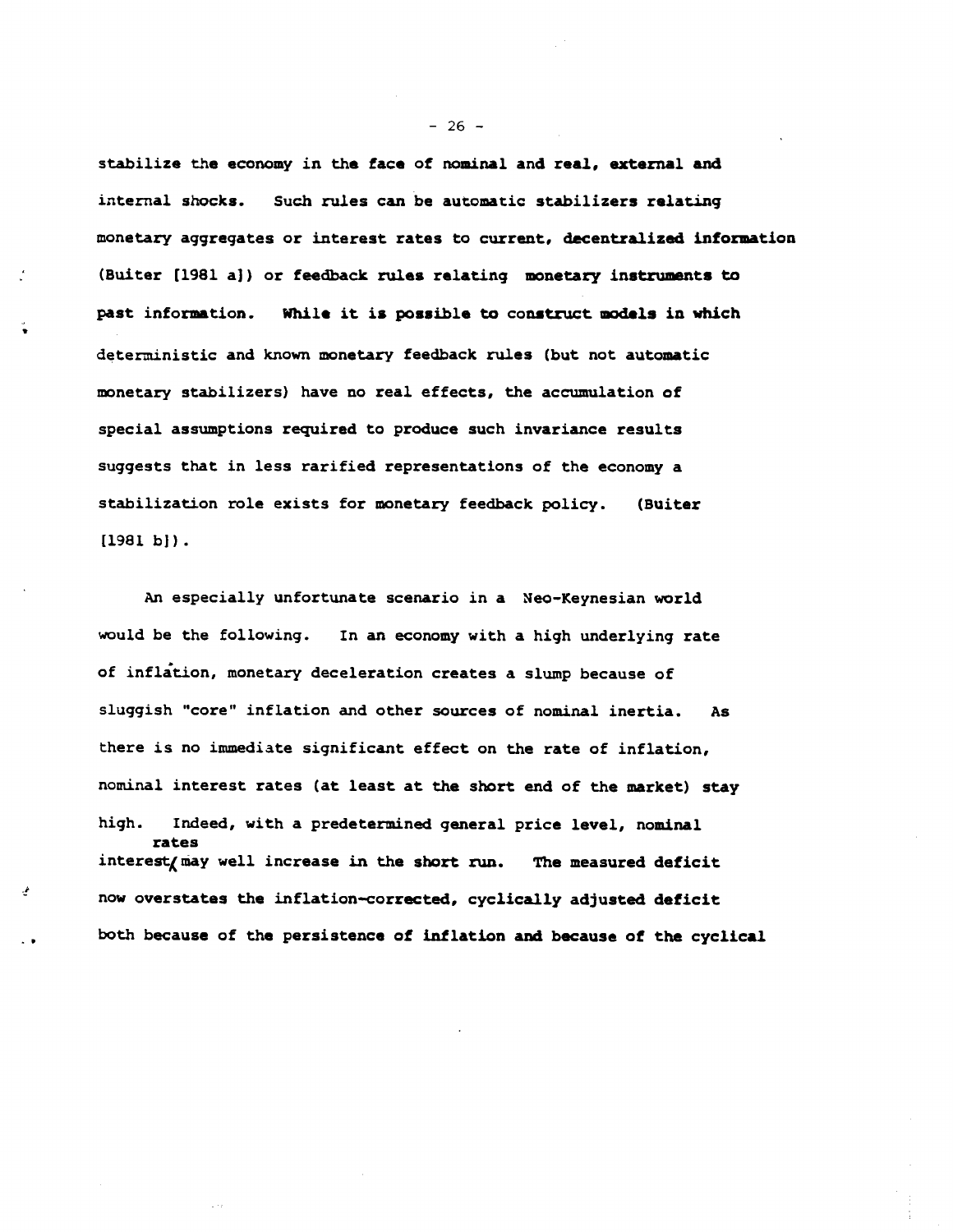decline in real economic activity. Incorrect extrapolation of the current measured deficit suggests incompatibility between the fiscal stance and a significant and sustained reduction in the rate of inflation. As a result spending programmes are curtailed and taxes raised. This further worsens the slump. This scenario may well be helpful in understanding the U.K. experience since mid—1979.